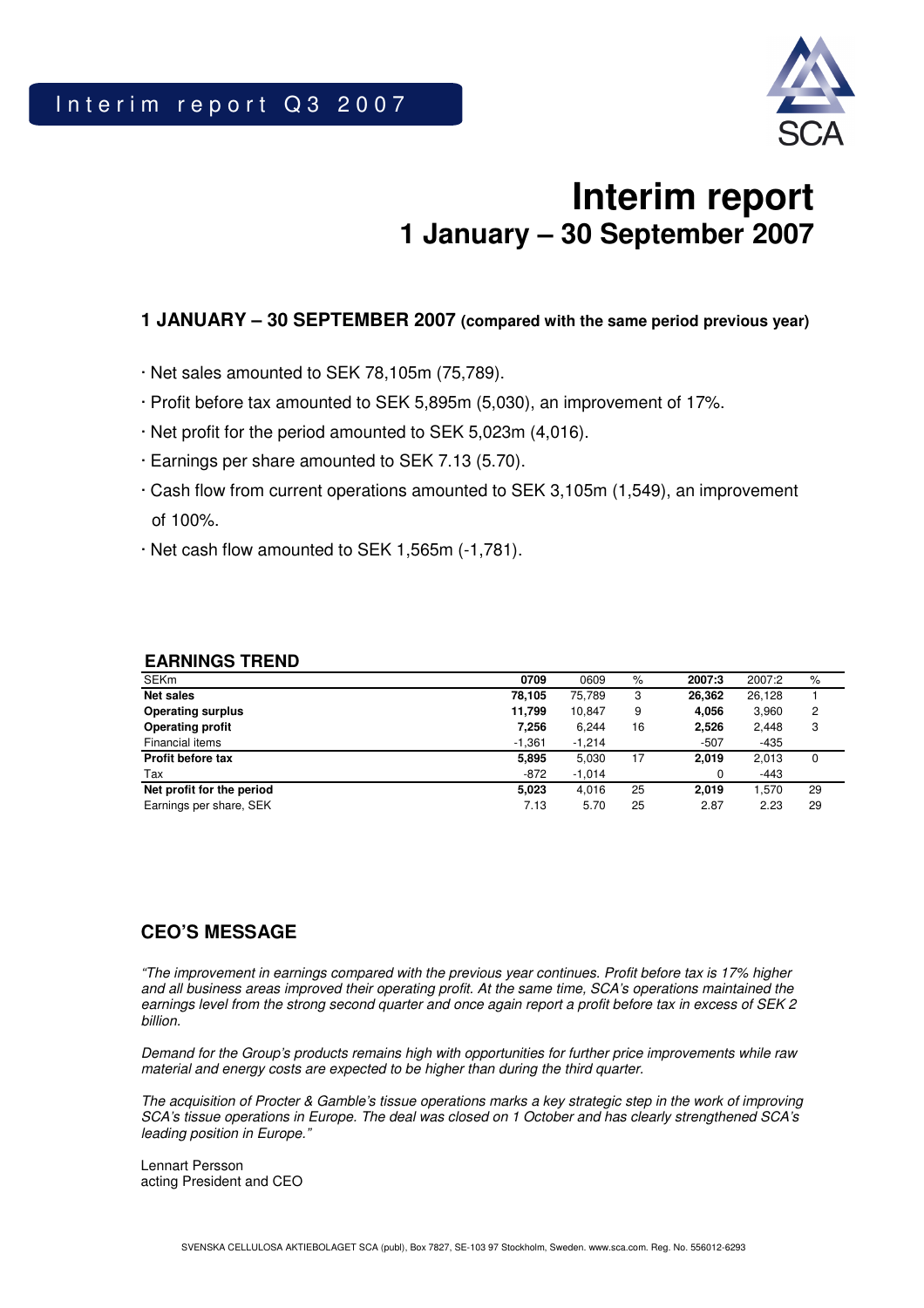#### **SHARE OF NET SALES**







### **EARNINGS TREND FOR THE GROUP**

| <b>SEKm</b>                                                    | 0709      | 0609      | $\%$ | 2007:3    | 2007:2    | $\%$           |
|----------------------------------------------------------------|-----------|-----------|------|-----------|-----------|----------------|
| <b>Net sales</b>                                               | 78,105    | 75,789    | 3    | 26,362    | 26,128    |                |
| Operating expenses                                             | $-66,306$ | $-64,942$ |      | $-22,306$ | $-22,168$ |                |
| <b>Operating surplus</b>                                       | 11,799    | 10,847    | 9    | 4,056     | 3,960     | $\overline{2}$ |
| Depreciation and write-downs                                   | $-4,577$  | $-4,624$  |      | $-1,542$  | $-1,526$  |                |
| Share of profits of associated companies                       | 34        | 21        |      | 12        | 14        |                |
| <b>Operating profit</b>                                        | 7,256     | 6,244     | 16   | 2,526     | 2,448     | 3              |
| Financial items                                                | $-1,361$  | $-1,214$  |      | $-507$    | -435      |                |
| Profit before tax                                              | 5,895     | 5,030     | 17   | 2,019     | 2,013     | $\Omega$       |
| Tax                                                            | -872      | $-1,014$  |      | 0         | -443      |                |
| Net profit for the period                                      | 5,023     | 4,016     | 25   | 2,019     | 1,570     | 29             |
| Earnings per share, SEK - equity holders of the Parent Company |           |           |      |           |           |                |
| - after dilution effects                                       | 7.13      | 5.70      | 25   | 2.87      | 2.23      | 29             |
| Margins (%)                                                    |           |           |      |           |           |                |
| Operating surplus margin                                       | 15.1      | 14.3      |      | 15.4      | 15.2      |                |
| <b>Operating margin</b>                                        | 9.3       | 8.2       |      | 9.6       | 9.4       |                |
| Financial net margin                                           | $-1.7$    | $-1.6$    |      | $-1.9$    | $-1.7$    |                |
| Profit margin                                                  | 7.5       | 6.6       |      | 7.7       | 7.7       |                |
| Tax                                                            | $-1.1$    | $-1.3$    |      | 0.0       | $-1.7$    |                |
| Net margin                                                     | 6.4       | 5.3       |      | 7.7       | 6.0       |                |

### **OPERATING PROFIT PER BUSINESS AREA**

| <b>SEKm</b>            | 0709   | 0609   | %  | 2007:3 | 2007:2 | %    |
|------------------------|--------|--------|----|--------|--------|------|
| Personal Care          | 2,179  | 2,073  | 5  | 742    | 758    | $-2$ |
| Tissue                 | 1,216  | 1,132  |    | 464    | 413    | 12   |
| Packaging              | 1,959  | .474   | 33 | 648    | 622    | 4    |
| <b>Forest Products</b> | 2,179  | .799   | 21 | 766    | 750    | 2    |
| Other                  | $-277$ | $-234$ |    | -94    | -95    |      |
| Total                  | 7.256  | 6.244  | 16 | 2.526  | 2.448  | 3    |

### **OPERATING CASH FLOW PER BUSINESS AREA**

| <b>SEKm</b>            | 0709   | 0609     | %     | 2007:3 | 2007:2 | %     |
|------------------------|--------|----------|-------|--------|--------|-------|
| Personal Care          | 1,713  | 2,202    | $-22$ | 415    | 657    | $-37$ |
| Tissue                 | 2.164  | 656      | 230   | 1.436  | 517    | 178   |
| Packaging              | 489    | 135      | 262   | 582    | 167    | 249   |
| <b>Forest Products</b> | .854   | . 784. ، | 4     | 922    | 241    | 283   |
| Other                  | $-332$ | $-393$   |       | $-271$ | 160    |       |
| <b>Total</b>           | 5,888  | 4.384    | 34    | 3.084  | 1.742  | 77    |

### **KEY RATIOS**

|                               | 0709 | 0609 | 2007:3 | 2007:2 |  |
|-------------------------------|------|------|--------|--------|--|
| Debt/equity ratio             | 0.53 | 0.69 | 0.53   | 0.56   |  |
| Debt payment capacity, %      | 35   | 28   | 35     | 33     |  |
| Return on capital employed, % | 10   |      |        | 10     |  |
| Return on equity, %           |      |      |        | 10     |  |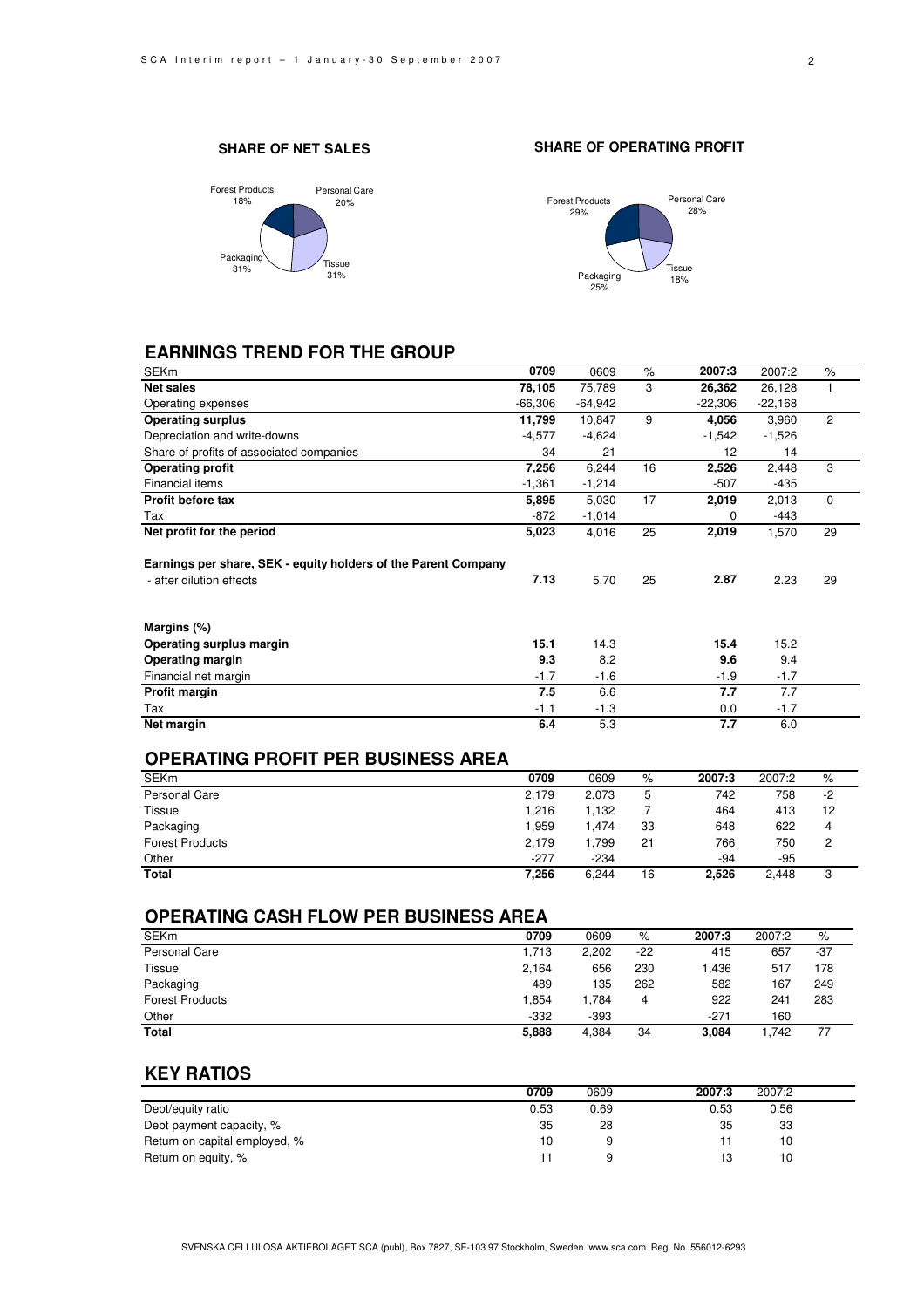Development compared with the same period in the previous year:

#### **Packaging**

Net sales: +1% Operating profit: +33%



**Forest Products**  Net sales: +6% Operating profit: +21%



**Tissue**  Net sales: +2% Operating profit: +7%



**Personal Care**  Net sales: +3% Operating profit: +5%



## **GROUP**

Net sales increased by 3% compared with the same period in the previous year and amounted to SEK 78,105m (75,789). Higher prices, primarily for corrugated board, but also for solid-wood products and tissue, and higher volumes increased net sales by 7% or SEK 5,500m. Net sales were negatively affected by divestments by 2% and exchange rate fluctuations by 2%. Profit before tax improved by 17% and amounted to SEK 5,895m (5,030).

Compared with the second quarter of 2007 net sales rose 1% and amounted to SEK 26,362m, the highest amount ever. The increase is an effect of continued price increases for corrugated board and solid-wood products as well as improved volumes for the tissue operations. The operating surplus margin improved and amounted to 15.4%. Profit before tax was on a par with the previous quarter and amounted to SEK 2,019m (2,013).

### **CASH FLOW AND FINANCING**

Operating cash surplus amounted to SEK 11,325m compared with SEK 10,387m in the same period in the previous year. High tied-up working capital had a negative effect on operating cash flow of SEK 1,876m (1,767). The increase in working capital was greatest within Packaging and is primarily an effect of implemented price increases. As in the previous year, current capital expenditures amounted to approximately 4% of net sales. Expenditures for the efficiency enhancement programmes are proceeding according to plan. The operating cash flow improved to SEK 5,888m (4,384).

Financial items increased by SEK 147m and amounted to SEK -1,361m. A lower net debt and higher dividends received did not compensate for higher interest rates. Tax payments were slightly lower than in the same period last year and amounted to SEK 1,429m (1,537). Cash flow from current operations improved to SEK 3,105m (1,549).

Strategic investments and acquisitions amounted to SEK 1,536m (775), of which SEK 330m related to the purchase price for the minority holding in the Chinese tissue company Vinda, which was listed after SCA's acquisition. Investments included rebuilding the testliner machines in Lucca, Italy, and Aschaffenburg, Germany, as well as construction of a tissue plant in Moscow, Russia. Divestments during the period amounted to SEK 2,846m, primarily related to the sold packaging operations in North America. Dividends were paid to shareholders in April and amounted to SEK 2,807m. During the third quarter a dividend, amounting to SEK 97m, was paid to the minority shareholders in SCA Hygiene Products AG. Net cash flow was SEK 1,565m (-1,781).

Net debt at the end of the period was SEK 33,113m, a decrease of SEK 3,286m since the start of the year. A positive net cash flow of SEK 1 565m was offset by exchange rate fluctuations of SEK 120m due to the weakening of the Swedish krona. Remeasurements according to IAS 19 for pensions and IAS 39 for financial instruments had a combined positive effect of SEK1,841m, mostly attributable to pensions.

### **EQUITY**

Consolidated equity increased during the period by SEK 3,443m to SEK 62,406m. Net profit for the period and the effects of remeasurements according to IAS 19 for pensions and IAS 39 for financial instruments, increased equity by SEK 5,023m and SEK 1,391m respectively. Dividends amounted to SEK 2,904m while exchange rate fluctuations decreased equity by SEK 67m.

### **PERSONNEL**

At the end of the period the average number of employees was 49,600 compared with approximately 51,000 in 2006 and 50,000 in the same period in the previous year.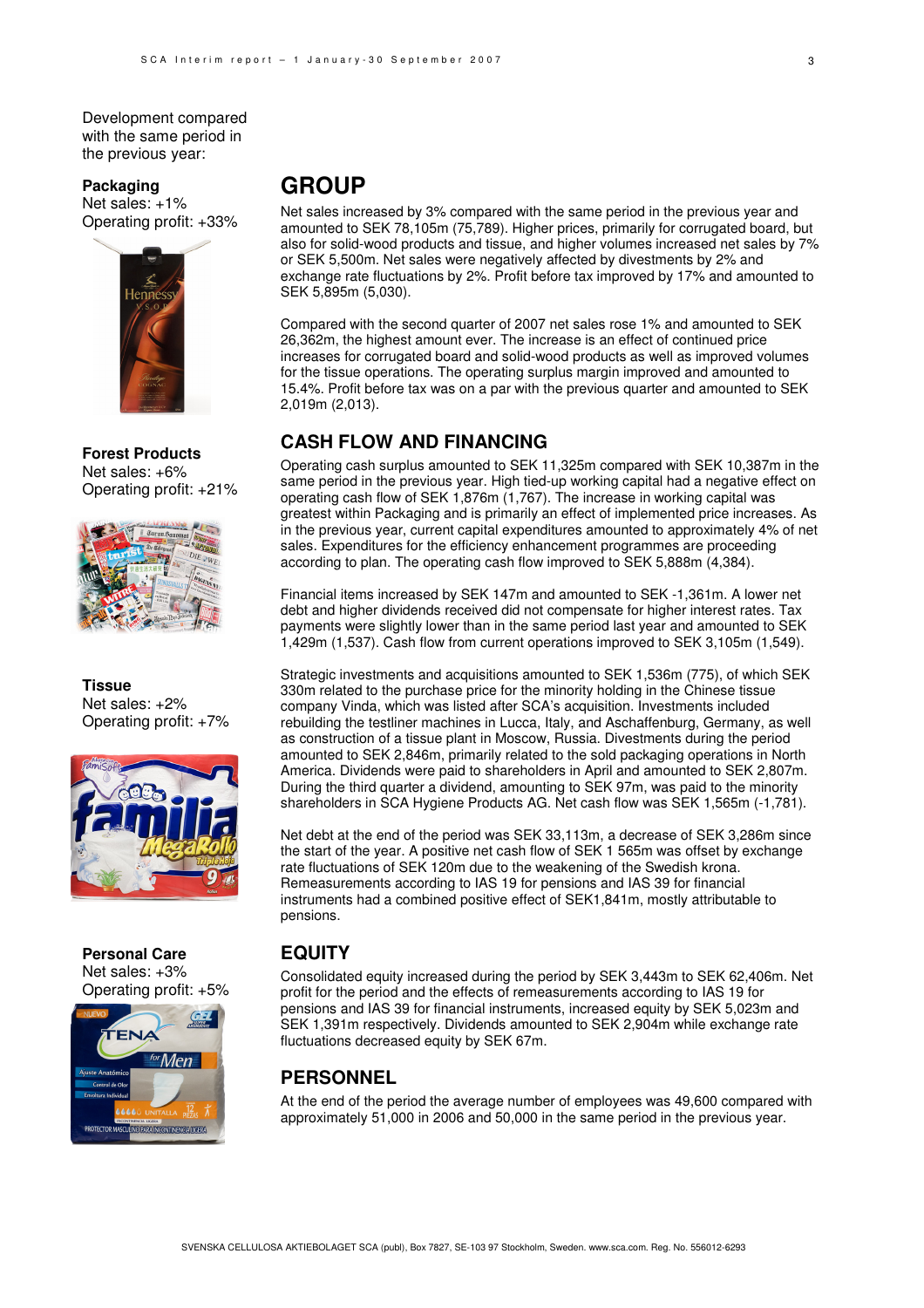### **EFFICIENCY ENHANCEMENT PROGRAMME**

Additional savings from the ongoing efficiency programme affected earnings by SEK 50m in the third quarter. Total savings in the third quarter amounted to SEK 370m, which corresponds to an annual rate of SEK 1,480m. As previously announced, annual savings of SEK 1,550m will be achieved with full impact in 2008.

#### **TAX**

Reductions in corporate tax in Germany to start in 2008 were decided at the beginning of the quarter. As well as a future lower tax expense, there will also be a one-time effect of SEK 454m due to revaluation of deferred tax liabilities, primarily in Germany, which reduced the tax expense during the quarter. The estimated tax rate for the year, excluding the one-time effect mentioned above, was revised downwards during the second quarter from 23% to 22.5%.

### **ACQUISITIONS AND DIVESTITURES**

#### **First half**

Payment was received for the North American packaging operations, approximately SEK 2,833m, and the operations were deconsolidated on 7 March.

SCA acquired 20% of the Chinese tissue company Vinda for SEK 330m. The company was listed in July in conjunction with a new issue which meant that SCA's stake in the company decreased to 14%.

A joint venture company (50/50) was established with Godrej Consumer Products Ltd for manufacturing and sales of baby diapers and feminine care products in India, Nepal and Bhutan.

In May, SCA acquired the British company Severn Timber, which supplies wood products to the British builders' merchant market and processes planed and impregnated products.

#### **Third quarter**

In July, a final decision was issued in the ten-year old valuation dispute between the minority shareholders in PWA (now SCA Hygiene Products AG) and SCA. The value was set at EUR 231.60 per share and the annual dividend at EUR 16.20 per share. Further information is provided in a separate press release dated 24 July 2007.

SCA and the Norwegian energy company Statkraft are to form a jointly owned company to invest in wind power in northern Sweden. The plans involve production of 2,800 GWh of wind power electricity per year in seven wind farms. Statkraft will provide financing, SEK 16 000m, while SCA grants land for the wind power farms. Plans also include studying the feasibility of expanding hydropower in the northern regions Jämtland, Västernorrland and Västerbotten.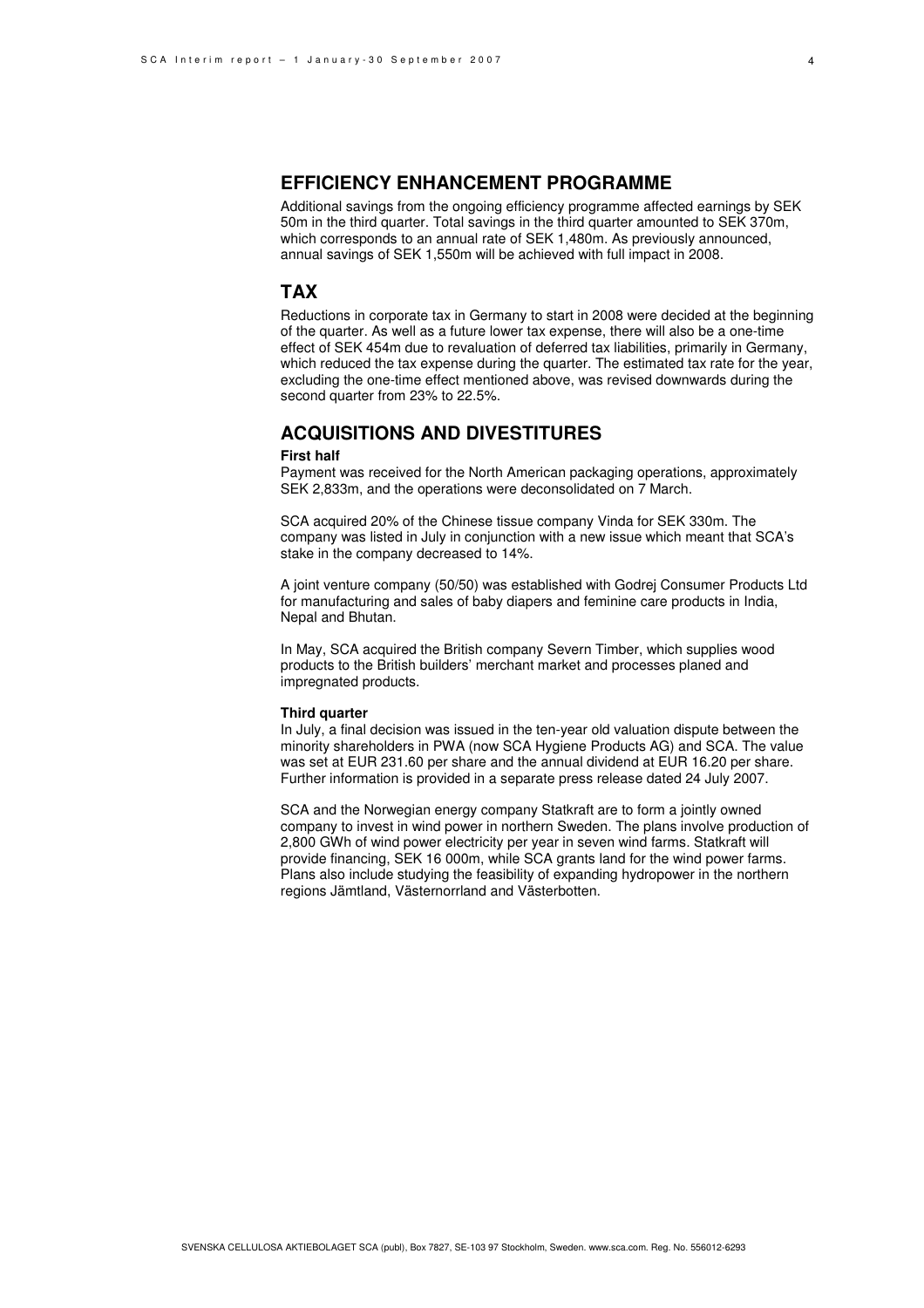### **CAPITAL EXPENDITURES**

#### **First half**

A decision was made to invest in a second tissue machine in Barton, USA. The investment amounts to approximately SEK 1,000m.

A decision was made to invest in a new tissue plant south of Moscow, Russia. The investment amounts to approximately SEK 615m.

In Nantes, France, approximately SEK 425m is being invested in a new corrugated board plant. Approximately SEK 129m is being invested in two corrugated board plants in Poland. In Romania, approximately SEK 92m will be invested to upgrade an existing facility into a fully integrated corrugated board plant.

SCA is investing approximately SEK 137m in a new packaging plant in Suzhou, China, and approximately SEK 82m in the construction of a packaging plant in Nanjing, China.

#### **Third quarter**

SCA's sales of pant diapers, Libero Up&Go, are increasing fast. In order to meet rising demand, SCA will invest approximately SEK 212m in a new line for the production of pant diapers in Hoogezand, the Netherlands.

SCA is investing approximately SEK 800m in the paper mill in Ortviken, Sweden, where production of mechanical pulp will be expanded. As a result of this investment, Ortviken's paper production can continue to increase while significant quality improvements will be achieved. The new equipment is scheduled to be installed and in operation in spring 2009.

### **SIGNIFICANT EVENTS DURING THE THIRD QUARTER**

The Board appointed Jan Johansson as the new President and CEO of SCA in September. Jan Johansson was previously CEO of Boliden AB and will take up his position on 1 November. The former CEO, Jan Åström, left his position on 3 September.

SCA and the Norwegian energy company Statkraft signed a long-term electricity supply contact in September at a highly competitive price. The 10-year contract is for an annual supply of 500 GWh of electricity to SCA's Swedish wood products facilities. Deliveries are expected to start in spring 2009.

### **EVENTS AFTER THE END OF THE REPORT PERIOD**

In October, SCA formed a joint venture company (50/50) with the Jordan-based industrial group Nuqul. The new company will manufacture and sell feminine care products in the Middle East and Egypt. Operations will be conducted in eighteen countries in the region. The purchase price for SCA's 50% stake is SEK 127m.

In September, the European competition authorities approved SCA's acquisition of Procter & Gamble's European tissue operations, which include the Tempo brand. The total purchase price amounts to approximately SEK 4,725m and in accordance with the contract will be paid in three parts. The first part-payment, related to brands, the plants in Neuss and Witzenhausen, Germany, Lucca, Italy, and the operations in Hong Kong, was made on 1 October and amounted to SEK 3,037m. The remaining two part-payments totalling approximately SEK 1,688m relate to the plants in Manchester, England, and Orleans, France, which will be taken over and paid once certain technical adjustments have been carried out. This is expected to take place during the first half of 2008. The EU's approval is subject to SCA divesting its operations within handkerchiefs under the Softis brand in Germany and Austria. The sale is expected to be completed during the fourth quarter of 2007.

Annual sales of the operations acquired from Procter & Gamble have amounted to approximately SEK 4,600m and with approximately the same margins as SCA's existing tissue operations. Integration work started 1 October. During the fourth quarter SCA will issue a preliminary acquisition balance sheet, and announce synergy effects and structural measures resulting from this acquisition.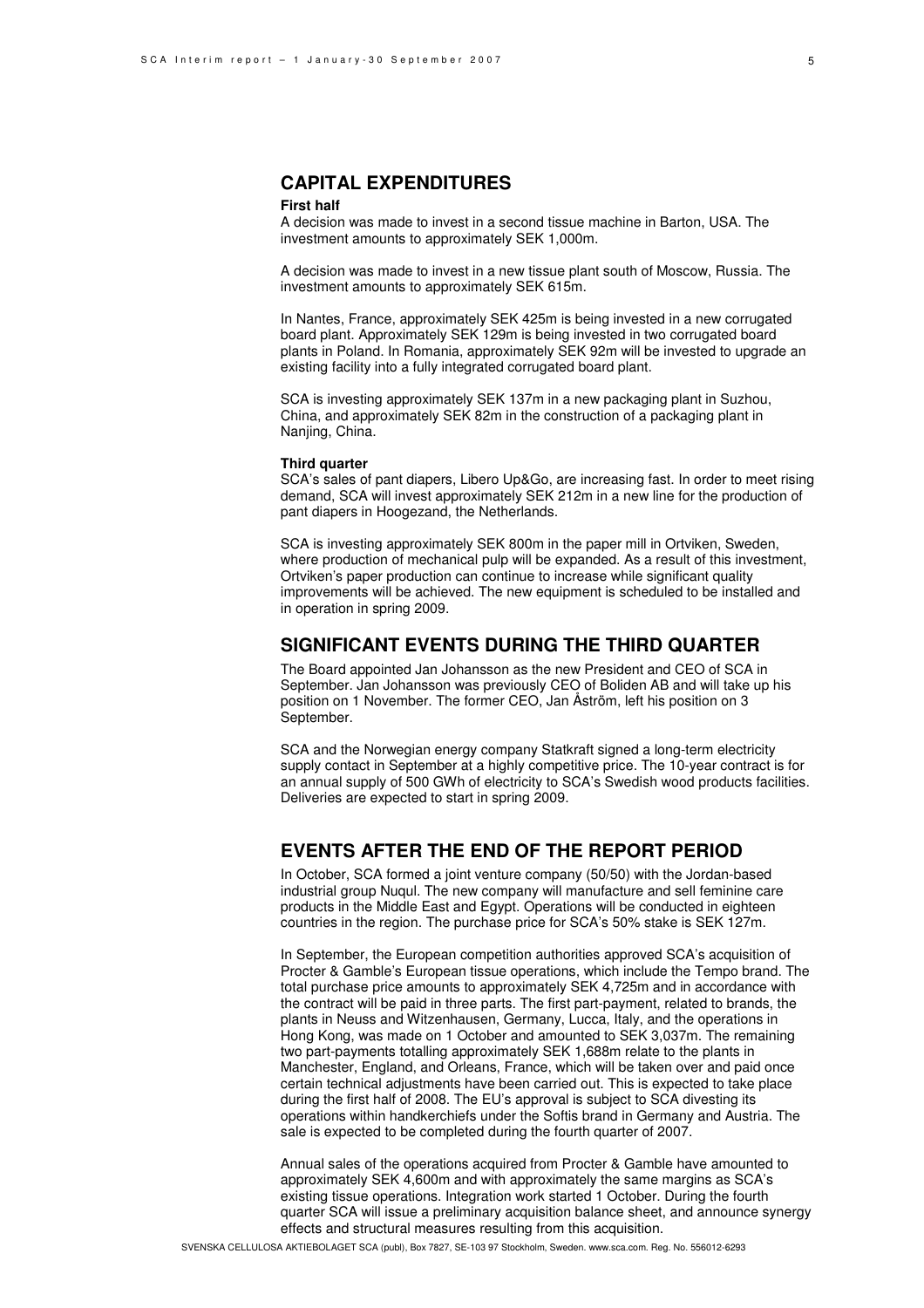Against the background of development in the timber market and the changed interest rate situation, a review of the value of SCA's forest holdings has been initiated. The effects of this valuation will be reported in the fourth quarter of 2007.

### **RISKS AND UNCERTAINTIES**

SCA's financial risk management is presented in the 2006 Annual Report on pages 66 – 69. The Group's operations and the inherent risks are described in other sections of the Annual Report. No significant changes have occurred that have changed the risks as reported in the Annual Report.

#### **Strategic risks**

Risks in conjunction with company acquisitions are analyzed in the due diligence processes that SCA carries out prior to all acquisitions. Acquisitions that might affect the assessment of SCA's financial and operational risks are described under the heading "Acquisitions and Divestitures" in this interim report.

#### **Operational risks**

Management of operational risks is primarily carried out by SCA's business managers. SCA's internal audit function is tasked with following up compliance with internal control processes.

### **RELATED PARTY TRANSACTIONS**

No transactions have been carried out between SCA and related parties that had a material impact on the company's financial position and results.

### **ACCOUNTING PRINCIPLES**

This interim report is prepared according to IAS 34 and according to the Swedish Financial Accounting Standards Council's standard RR 31 and, with regard to the Parent Company, RR 32. The accounting principles applied comply with those presented in the 2006 Annual Report.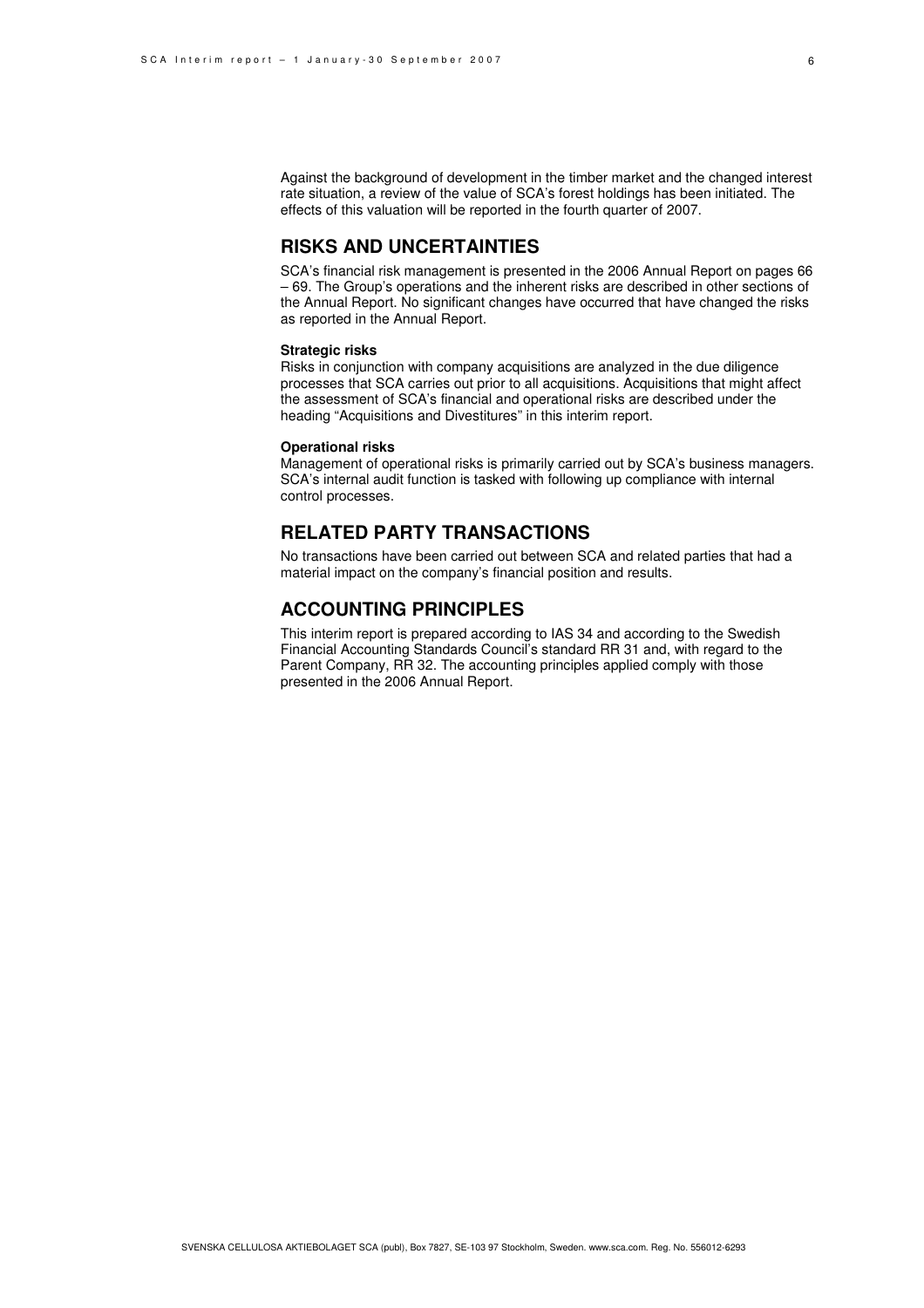

**Share of group, operating profit**





**Operating profit and margin**



#### **Deviations, operating profit (%)**

| 0709 vs. 0609 | 5%     |
|---------------|--------|
| Price/mix     | 10%    |
| Volume        | 18%    |
| Raw material  | $-5%$  |
| Energy        | 0%     |
| Currency      | $-2%$  |
| Other         | $-16%$ |
|               |        |

#### **Deviations, operating profit (%)**

| 2007:3 vs. 2007:2 | $-2%$ |
|-------------------|-------|
| Price/mix         | 3%    |
| Volume            | $-1%$ |
| Raw material      | $-3%$ |
| Energy            | 0%    |
| Currency          | $-1%$ |
| Other             | n%    |

## **PERSONAL CARE**

**Net sales amounted to SEK 16,395m which was 3% higher than in the corresponding period in 2006. Increased volumes and higher prices improved net sales by 5%.** 

### **MARKET**

Sales of incontinence products to the healthcare sector were seasonally lower during the third quarter. In Europe, SCA continues its successful transfer from old to more modern products. This is happening fast and strengthening profitability. In Europe, there is still intense competition within baby diapers, but Libero's market positions remain strong. Continued product upgrades led to production adjustments which reduced sales of diapers for retailers' brands during the quarter.

### **OPERATIONS**

#### **January – September (compared with the same period previous year)**

Net sales amounted to SEK 16,395m compared with SEK 15,843m in the same period in the previous year. The sales increase is an effect of higher volumes of incontinence products to the European retail market and increased sales of baby diapers and feminine care products in South America. An increased share of incontinence protection in a pant model contributed to an improved product mix. Exchange rate fluctuations reduced net sales by 2%.

Operating profit increased by 5% and amounted to SEK 2,179m (2,073). Operating profit improved by 28% due to increased volumes and higher prices which contributed SEK 372m and SEK 208m respectively. Volume and price improvements were offset by increased costs for continued expansion in new markets in the form of marketing and organizational build-up (reported under Other in the deviations analysis) as well as higher production costs, primarily due to rising raw material costs. Exchange rate fluctuations reduced operating profit by 2%.

Operating cash surplus amounted to SEK 2,923m (2,798) and operating cash flow was SEK 1,713m (2,202). An improved operating cash surplus was counteracted by higher tied-up working capital and slightly higher net current capital expenditures.

#### **Third quarter (compared with the previous quarter)**

Sales decreased slightly compared with the strong second quarter in terms of volume. For the healthcare sector the decrease is a seasonal effect. Incontinence products sold via the retail sector showed the highest-ever sales.

Product mix improved compared with the previous quarter while manufacturing costs increased slightly, primarily due to higher costs for raw material and transport.

### **BUSINESS AREA PERSONAL CARE**

| <b>SEKm</b>                 | 0709   | 0609   | % | 2007:3 | 2007:2 | $\%$ |
|-----------------------------|--------|--------|---|--------|--------|------|
| Net sales                   | 16,395 | 15.843 | 3 | 5.510  | 5.554  | -1   |
| Operating surplus           | 2.919  | 2.814  | 4 | 995    | 991    | 0    |
| Operating profit            | 2.179  | 2.073  | 5 | 742    | 758    | -2   |
| Operating surplus margin, % | 17.8   | 17.8   |   | 18.1   | 17.8   |      |
| Operating margin, %         | 13.3   | 13.1   |   | 13.5   | 13.6   |      |
| Volume grow th, %           | 5.1    | 8.5    |   | $-0.3$ | 3.4    |      |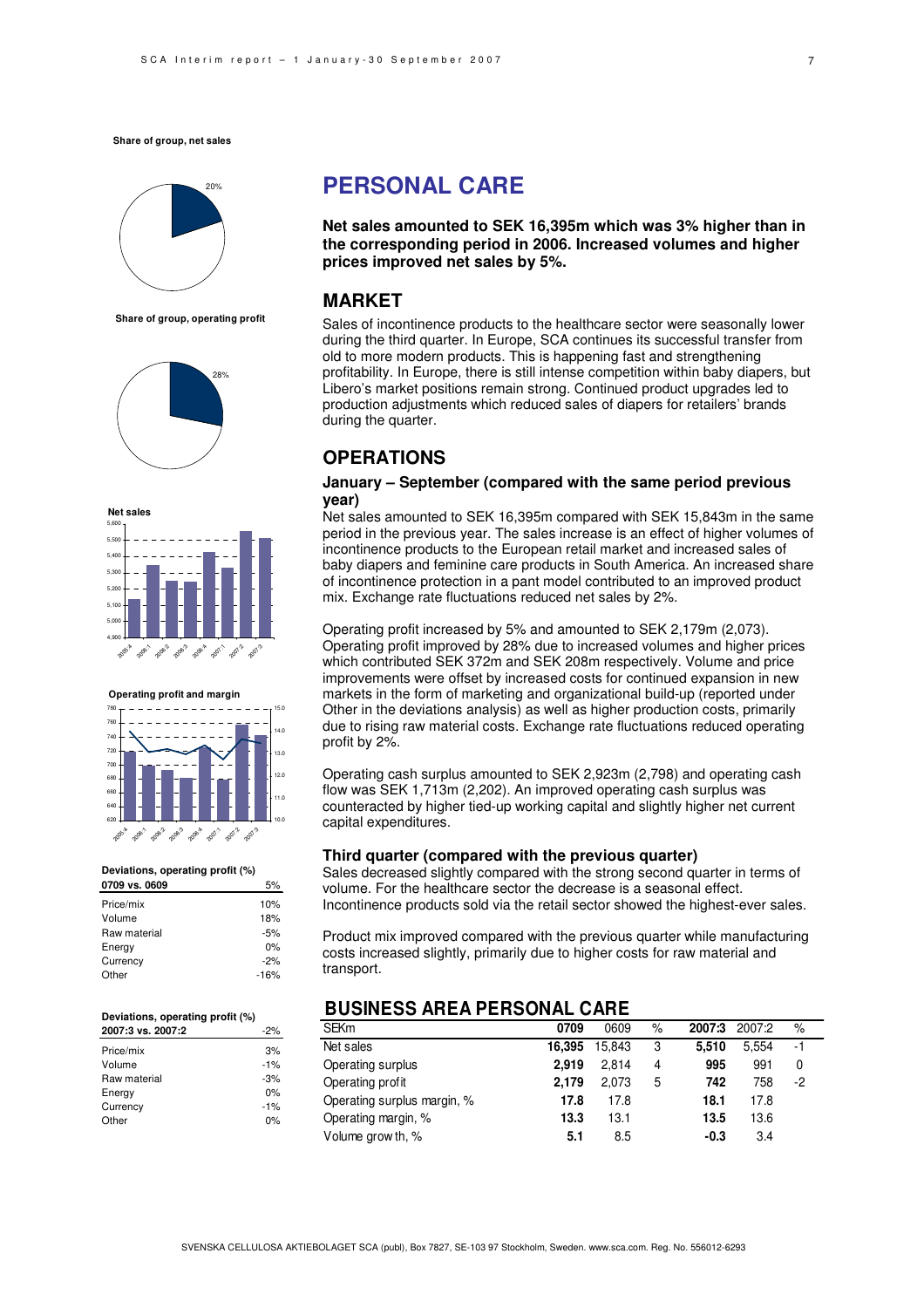

**Share of group, operating profit**





**Operating profit and margin**



**Deviations, operating profit (%)** 

| 0709 vs. 0609 |        |
|---------------|--------|
| Price/mix     | 80%    |
| Volume        | 3%     |
| Raw material  | $-51%$ |
| Energy        | 8%     |
| Currency      | $-3%$  |
| Other         | $-30%$ |

#### **Deviations, operating profit (%) 2007:3 vs. 2007:2** 12%٦ Price/mix 10% Volume 8% Raw material  $-19%$ Energy -3% Currency 0% Other 7%

## **TISSUE**

**Net sales amounted to SEK 23,989m and increased by 2% compared with the corresponding period in 2006. In the European and North American operations prices improved by 5% while exchange rate fluctuations offset this improvement.**

### **MARKET**

SCA continued to improve its customer offering and product mix during the quarter. Zewa overtook the leading competing brand and became market leader in Romania. In South America and Australia marketing and market investments were intensified in order to strengthen the local brands which resulted in maintained high and strong market shares.

Sales of Away-From-Home, AFH, tissue developed well due to new contracts and the high season in the restaurant and hotel industry.

### **OPERATIONS**

#### **January – September (compared with the same period previous year)**

Net sales amounted to SEK 23,989m compared with SEK 23,492m in the same period in the previous year. Implemented price increases were counteracted by exchange rate fluctuations which reduced net sales by 3% corresponding to SEK 630m. Price increases in the operations in Europe and North America amounted to 5%.

Operating profit amounted to SEK 1,216m (1,132), an increase of 7% compared with the same period in the previous year. Higher prices in Europe, North America and Latin America as well as slightly lower energy costs were offset by higher raw material costs. Exchange rate fluctuations reduced operating profit by 3%. Increased depreciation, temporarily lower capacity utilization in North America due to major rebuilding, and higher selling costs are reported under Other in the deviations analysis.

Operating cash surplus amounted to SEK 2,834m (2,674) and operating cash flow was SEK 2,164m (656). A slightly better operating cash surplus combined with lower tied-up working capital, lower expenditures for the ongoing efficiency programmes and lower current capital expenditures contributed to the improvement.

#### **Third quarter (compared with the previous quarter)**

Sales increased during the third quarter due to higher volumes in North America and Australia as well as higher prices in the European and North American operations, mainly due to an improved product and customer mix.

The 12% improvement in earnings in the third quarter is mainly explained by higher prices. Higher volumes also contributed to earnings but were offset by higher raw material costs, mainly for recycled fibre.

### **BUSINESS AREA TISSUE**

| <b>SEKm</b>                 | 0709   | 0609   | $\%$ | 2007:3 | 2007:2 | $\%$ |  |
|-----------------------------|--------|--------|------|--------|--------|------|--|
| Net sales                   | 23.989 | 23.492 | 2    | 8.204  | 8.060  | 2    |  |
| Operating surplus           | 2.857  | 2.718  | 5    | 1.022  | 966    | 6    |  |
| Operating profit            | 1.216  | 1.132  |      | 464    | 413    | 12   |  |
| Operating surplus margin, % | 11.9   | 11.6   |      | 12.5   | 12.0   |      |  |
| Operating margin, %         | 5.1    | 4.8    |      | 5.7    | 5.1    |      |  |
| Volume grow th, %           | 1.2    | 1.4    |      | 1.6    | 1.7    |      |  |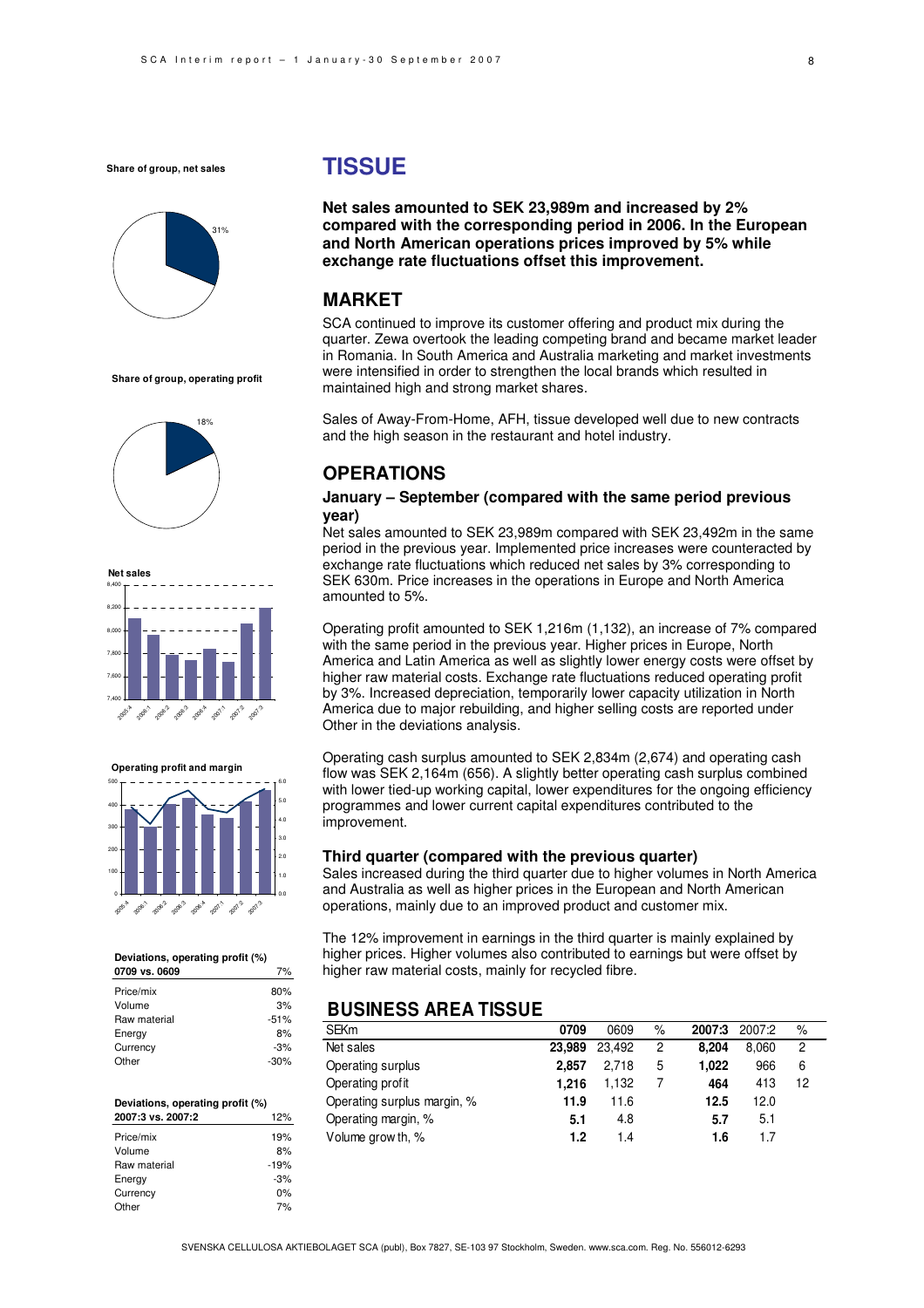

**Share of group, operating profit**





**Operating profit and margin**



#### **Deviations, operating profit (%)**

| 0709 vs. 0609 | 33%    |
|---------------|--------|
| Price/mix     | 92%    |
| Volume        | 13%    |
| Raw material  | $-55%$ |
| Energy        | 9%     |
| Currency      | $-1%$  |
| Other         | $-25%$ |
|               |        |

#### **Deviations, operating profit (%) 2007:3 vs. 2007:2** 4%

|              | .      |
|--------------|--------|
| Price/mix    | 20%    |
| Volume       | $-1%$  |
| Raw material | $-19%$ |
| Energy       | $-5%$  |
| Currency     | 0%     |
| Other        | 9%     |
|              |        |

## **PACKAGING**

**Net sales amounted to SEK 25,234m, an increase of 12% compared with the same period in the previous year, adjusted for the sale of the North American packaging operations. Higher corrugated board prices in Europe contributed SEK 1,235m.** 

### **MARKET**

Since the start of the year, testliner prices have increased by EUR 75 per tonne. Prices of both wood raw material and recycled paper continued to rise during the third quarter. A further price increase for testliner was therefore announced of EUR 40 per tonne with effect from October. There is still a need for additional price increases for corrugated board. SCA's sales development was favourable during the quarter with consumer packaging making a positive contribution to earnings.

The positive sales trend in China continued. Raw material prices continue to rise while competition is intense and price increases are difficult to implement.

### **OPERATIONS**

#### **January – September (compared with the same period previous year)**

Net sales amounted to SEK 25,234m compared with SEK 24,908m in the same period in the previous year. Adjusted for the divestiture of the North American packaging operations, net sales rose 12%. The increase is mainly explained by implementation of price increases for corrugated board as well as higher sales of consumer and display packaging. Exchange rate fluctuations reduced net sales by 1%.

Operating profit improved by 33% compared with the same period last year and amounted to SEK 1,959m (1,474). Higher prices and lower energy costs were offset to some extent by higher raw material costs. Exchange rate fluctuations reduced operating profit by 1%. The item Other in the deviations analysis includes the effects of divestments, depreciation and personnel costs.

Operating cash surplus amounted to SEK 2,995m (2,658) and operating cash flow was SEK 489m (135). A higher operating cash surplus and lower expenditure for the ongoing efficiency programmes were offset by higher tied-up working capital.

#### **Third quarter (compared with the previous quarter)**

Operations grew by 2% during the quarter. Higher prices and high demand in Germany, Scotland and other markets, were offset by a lower level of activity during the summer months, particularly in Southern Europe.

Operating profit improved by 4%. Continued price increases and lower personnel costs, an effect of lower activity during the summer months, were offset by increasingly high costs for wood and recycled fibre as well as slightly higher energy costs. Planned maintenance shutdowns were carried out during the quarter.

### **BUSINESS AREA PACKAGING**

| <b>SEKm</b>                                | 0709   | 0609   | %  | 2007:3 | 2007:2 | $\%$           |  |
|--------------------------------------------|--------|--------|----|--------|--------|----------------|--|
| Net sales                                  | 25.234 | 24.908 |    | 8.434  | 8.229  | $\overline{c}$ |  |
| Operating surplus                          | 3.110  | 2.730  | 14 | 1.044  | 1,003  | 4              |  |
| Operating profit                           | 1.959  | 1,474  | 33 | 648    | 622    | 4              |  |
| Operating surplus margin, %                | 12.3   | 11.0   |    | 12.4   | 12.2   |                |  |
| Operating margin, %                        | 7.8    | 5.9    |    | 7.7    | 7.6    |                |  |
| <b>Deliveries</b>                          |        |        |    |        |        |                |  |
| - Liner products, ktonnes                  | 1.775  | 1.845  | -4 | 583    | 607    | -4             |  |
| - Corrugated board, million m <sup>2</sup> | 3.328  | 3.271  | 2  | 1.084  | 1.114  | -3             |  |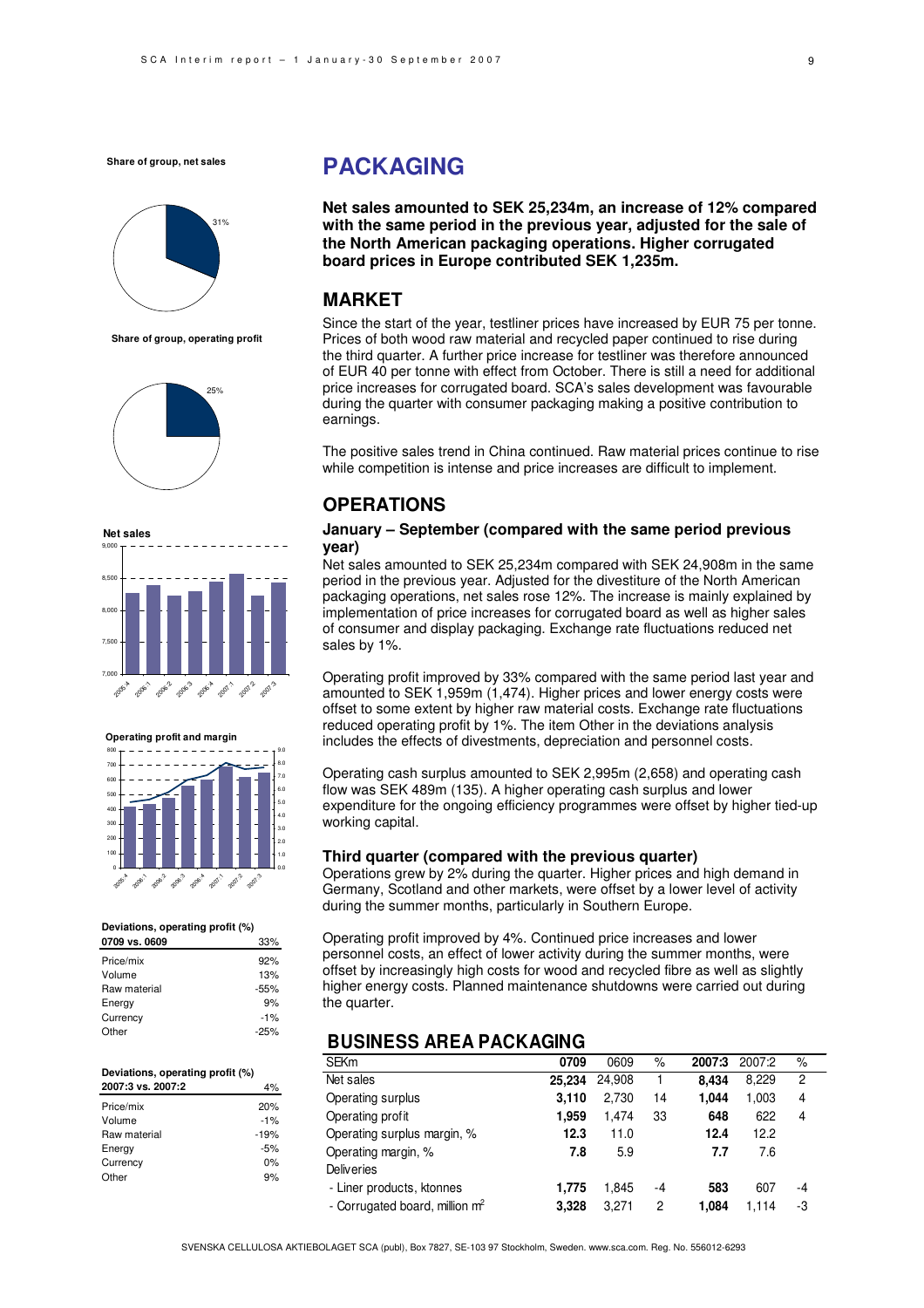

**Share of group, operating profit**









#### **Deviations, operating profit (%)**

| 21%    |
|--------|
| 57%    |
| $-3%$  |
| $-22%$ |
| 12%    |
| $-11%$ |
| $-12%$ |
|        |

#### **Deviations, operating profit (%)**

| 2007:3 vs. 2007:2 | 2%     |
|-------------------|--------|
| Price/mix         | 7%     |
| Volume            | $-2%$  |
| Raw material      | $-13%$ |
| Energy            | 1%     |
| Currency          | $-2%$  |
| Other             | 11%    |
|                   |        |

## **FOREST PRODUCTS**

#### **Net sales amounted to SEK 13,941m, an increase of 6% compared with the same period in the previous year.**

### **MARKET**

Demand for SC and LWC paper improved during the third quarter and prices on the spot markets rose. The markets for pulp and timber remained strong. Use of solid-wood products remained good but high production in Europe led to growing stocks which resulted in reduced order bookings and price pressure.

### **OPERATIONS**

#### **January – September (compared with the same period previous year)**

Net sales amounted to SEK 13,941m (13,171). Higher prices for solid-wood products and pulp as well as newsprint, were offset by lower volumes for the publication papers business. Exchange rate fluctuations reduced net sales by 2%.

Operating profit improved by 21% and amounted to SEK 2,179m (1,799). Higher prices for solid-wood products and pulp and lower energy costs, partly an effect of the investment in the recovery boiler at the Östrand pulp mill, were offset by higher raw material costs and somewhat lower volumes and prices within the publication papers business. Exchange rate fluctuations reduced operating profit by 11%.

Operating cash surplus amounted to SEK 2,891m (2,512) and operating cash flow was SEK 1,854m (1,784). A higher operating cash surplus compensated for higher tied-up working capital and higher net current capital expenditures.

#### **Third quarter (compared with the previous quarter)**

Sales improved slightly compared with the previous quarter, primarily for LWC and SC paper.

Operating profit improved by 2%. Higher prices within the sawmill operations made a positive contribution while higher costs for external purchases of wood raw material and lower prices for publication papers subdued development.

### **BUSINESS AREA FOREST PRODUCTS**

| <b>SEKm</b>                             | 0709   | 0609   | $\%$  | 2007:3 | 2007:2 | %     |
|-----------------------------------------|--------|--------|-------|--------|--------|-------|
| Net sales                               | 13,941 | 13,171 | 6     | 4,743  | 4,726  | 0     |
| Operating surplus                       | 3,173  | 2,800  | 13    | 1,082  | 1,088  | -1    |
| Operating profit                        | 2,179  | 1,799  | 21    | 766    | 750    | 2     |
| - Publication papers                    | 412    | 610    | $-32$ | 143    | 141    | 1     |
| - Pulp, timber and solid-wood products  | 1,767  | 1,189  | 49    | 623    | 609    | 2     |
| Operating surplus margin, %             | 22.8   | 21.3   |       | 22.8   | 23.0   |       |
| Operating margin, %                     | 15.6   | 13.7   |       | 16.2   | 15.9   |       |
| <b>Deliveries</b>                       |        |        |       |        |        |       |
| - Publication papers, ktonnes           | 1,134  | 1,159  | -2    | 405    | 374    | 8     |
| - Solid-w ood products, km <sup>3</sup> | 1.247  | 1,255  | -1    | 395    | 440    | $-10$ |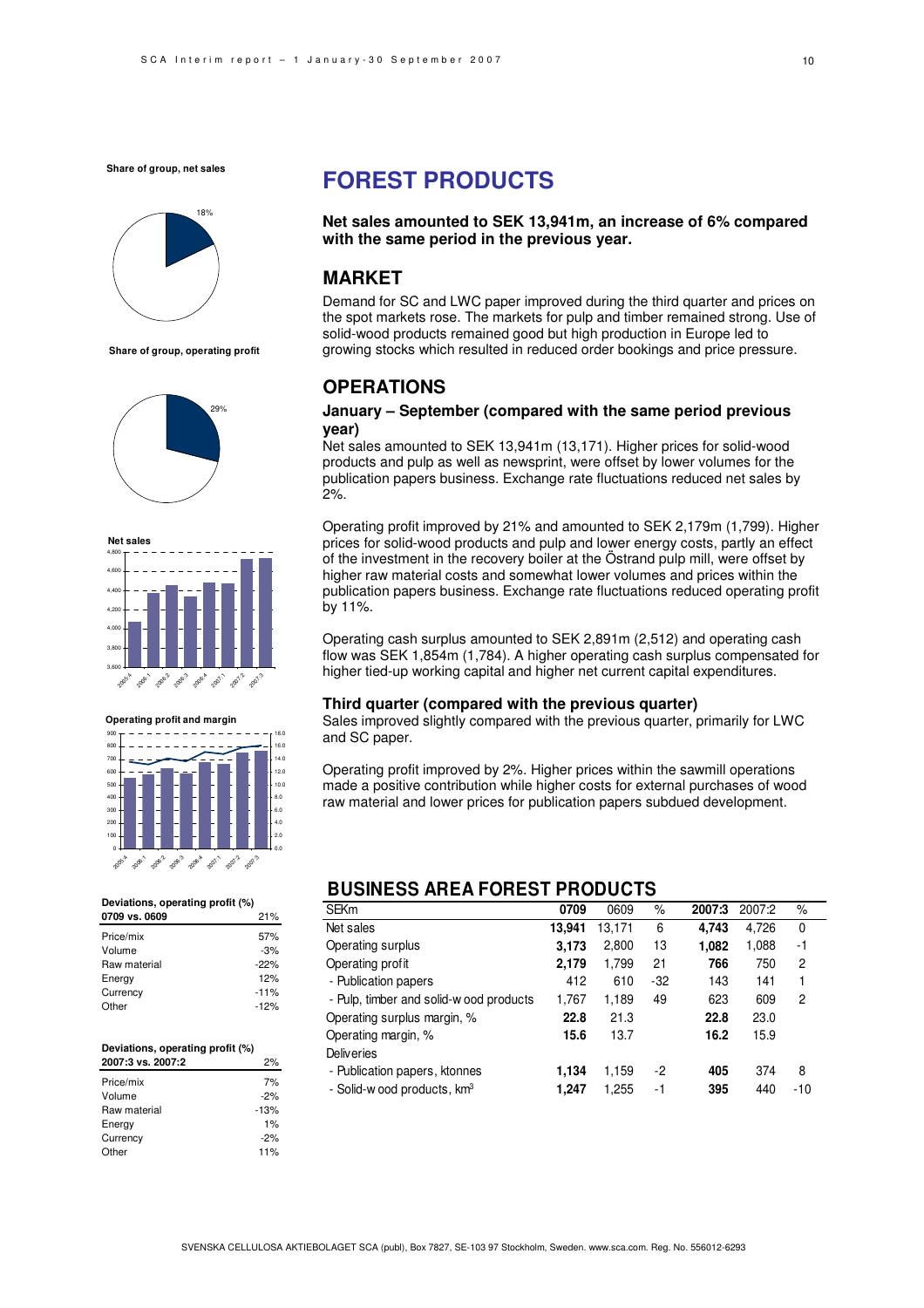### **SHARE DISTRIBUTION**

The Annual General Meeting decided to carry out a split whereby each existing share was divided into three shares of the same class. The split was carried out on 9 May 2007.

| 30 September 2007           | Class A     | Class B     | Total       |
|-----------------------------|-------------|-------------|-------------|
| Registered number of shares | 112.905.207 | 592.204.887 | 705,110,094 |
| - of which treasury shares  |             | 3.168.312   | 3.168.312   |

During the quarter no Class A shares were converted to Class B shares. At the end of the quarter, the proportion of Class A shares was 16.0%. As a result of the exercise of employee options, the number of treasury shares was reduced to 3,168,312.

Calculated according to IFRS recommendations, the effects of outstanding employee options programmes correspond to a maximum dilution of 0.06%, which was taken into account when calculating earnings per share for the period.

### **FUTURE REPORTS**

The year-end report for 2007 will be published on 30 January 2008. In 2008 reports will be published on 29 April, 24 July and 29 October.

### **NOMINATION COMMITTEE**

The Nomination Committee, whose tasks include providing proposals regarding the composition of SCA's Board of Directors to the 2008 Annual General Meeting, comprises Carl-Olof By, AB Industrivärden, Chairman of the Nomination Committee, Curt Källströmer, Handelsbanken's funds and foundations, Anders Oscarsson, SEB funds, Hans Sterte, Skandia Liv, Magnus Landare, Alecta and Sverker Martin-Löf, Chairman of SCA.

### **ANNUAL GENERAL MEETING**

The Annual General Meeting of SCA will be held in Stockholm on Tuesday, 8 April 2008.

Stockholm, 31 October 2007 SVENSKA CELLULOSA AKTIEBOLAGET SCA (publ)

Lennart Persson acting President and CEO

A press conference will be held today, October 31, at 10.30 CET. For further details, see www.sca.com.

#### **For further information, please contact:**

Bodil Eriksson, Corporate Communications, +46 8 788 52 34 Johan Karlsson, Investor Relations, +46 8 788 51 30 Pär Altan, Media Relations, +46 8 788 52 37

#### **Note**

SCA discloses the information provided herein pursuant to the Swedish Securities Exchange and Clearing Operations Act. The information was submitted for publication at 08.00 CET on 31 October 2007. This report has been prepared in both Swedish and English. In case of variation in the content of the two versions, the Swedish version shall prevail. The report has not been reviewed by the company's auditors.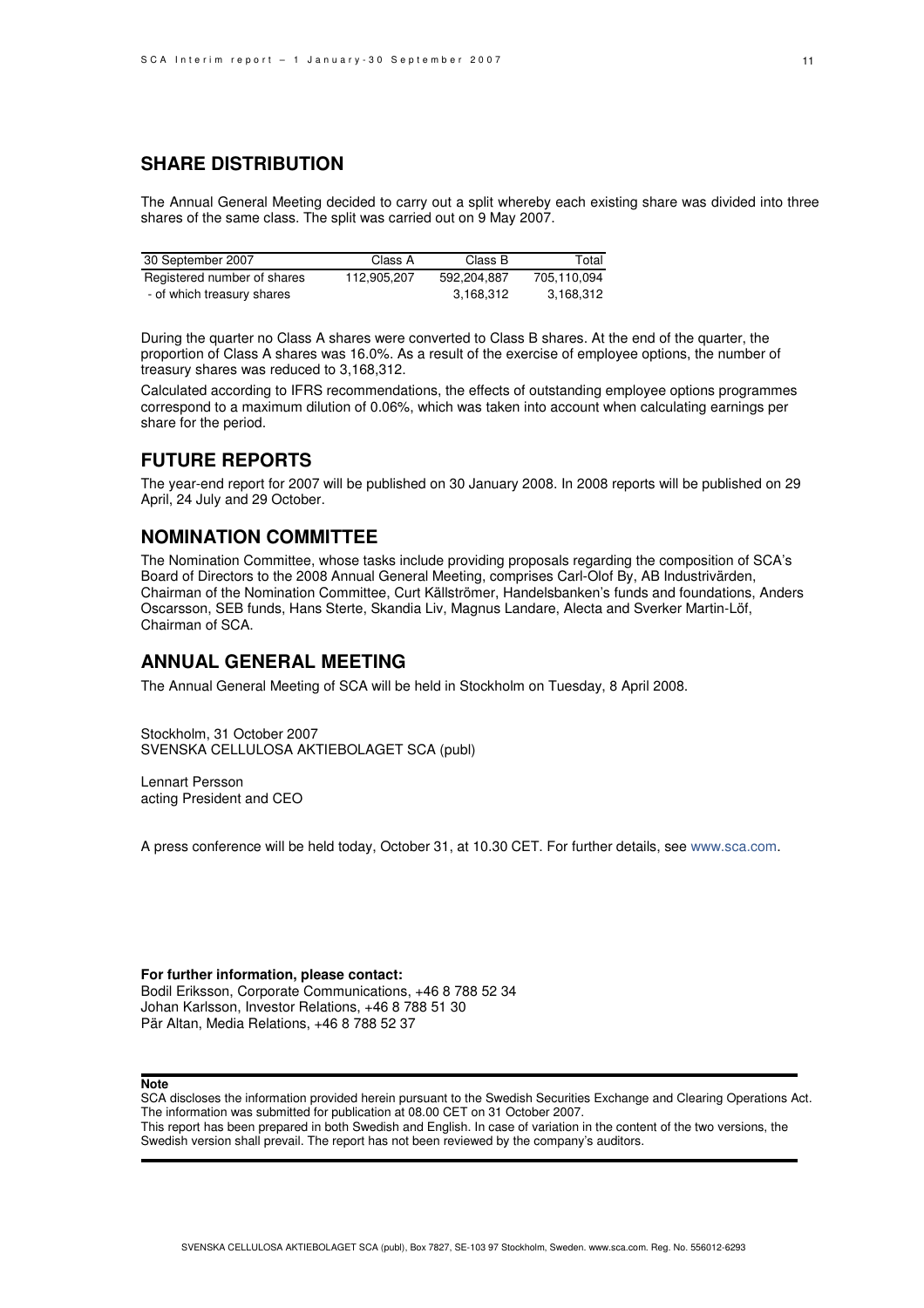## **OPERATING CASH FLOW ANALYSIS**

| <b>SEKm</b>                                  | 0709      | 0609      |
|----------------------------------------------|-----------|-----------|
| Operating cash surplus                       | 11,325    | 10,387    |
| Change in working capital                    | $-1,876$  | $-1,767$  |
| Current capital expenditures, net            | $-3,076$  | $-3,314$  |
| Restructuring costs, etc.                    | $-485$    | $-922$    |
| Operating cash flow                          | 5,888     | 4.384     |
|                                              |           |           |
| <b>Financial items</b>                       | $-1,361$  | $-1,214$  |
| Income taxes paid                            | $-1,429$  | $-1,537$  |
| Other                                        | 7         | -84       |
| Cash flow from current operations            | 3,105     | 1,549     |
|                                              |           |           |
| Acquisitions                                 | $-740$    | $-134$    |
| Strategic capital expenditures, fixed assets | $-796$    | $-611$    |
| Strategic structural expenditures            | $\Omega$  | $-30$     |
| <b>Divestments</b>                           | 2,846     | 4         |
| Cash flow before dividend                    | 4,415     | 778       |
| Dividend                                     | $-2,904$  | $-2,623$  |
| Cash flow after dividend                     | 1,511     | $-1,845$  |
| Sale of treasury shares                      | 54        | 64        |
| Net cash flow                                | 1,565     | $-1,781$  |
|                                              |           |           |
| Net debt at the start of the period          | $-36,399$ | $-39,826$ |
| Net cash flow                                | 1,565     | $-1,781$  |
| Remeasurement to equity                      | 1,841     | 881       |
| Currency effects                             | $-120$    | 1,194     |
| Net debt at the end of the period            | $-33,113$ | $-39,532$ |
|                                              |           |           |
| Debt/equity ratio                            | 0.53      | 0.69      |
| Debt payment capacity, %                     | 35        | 28        |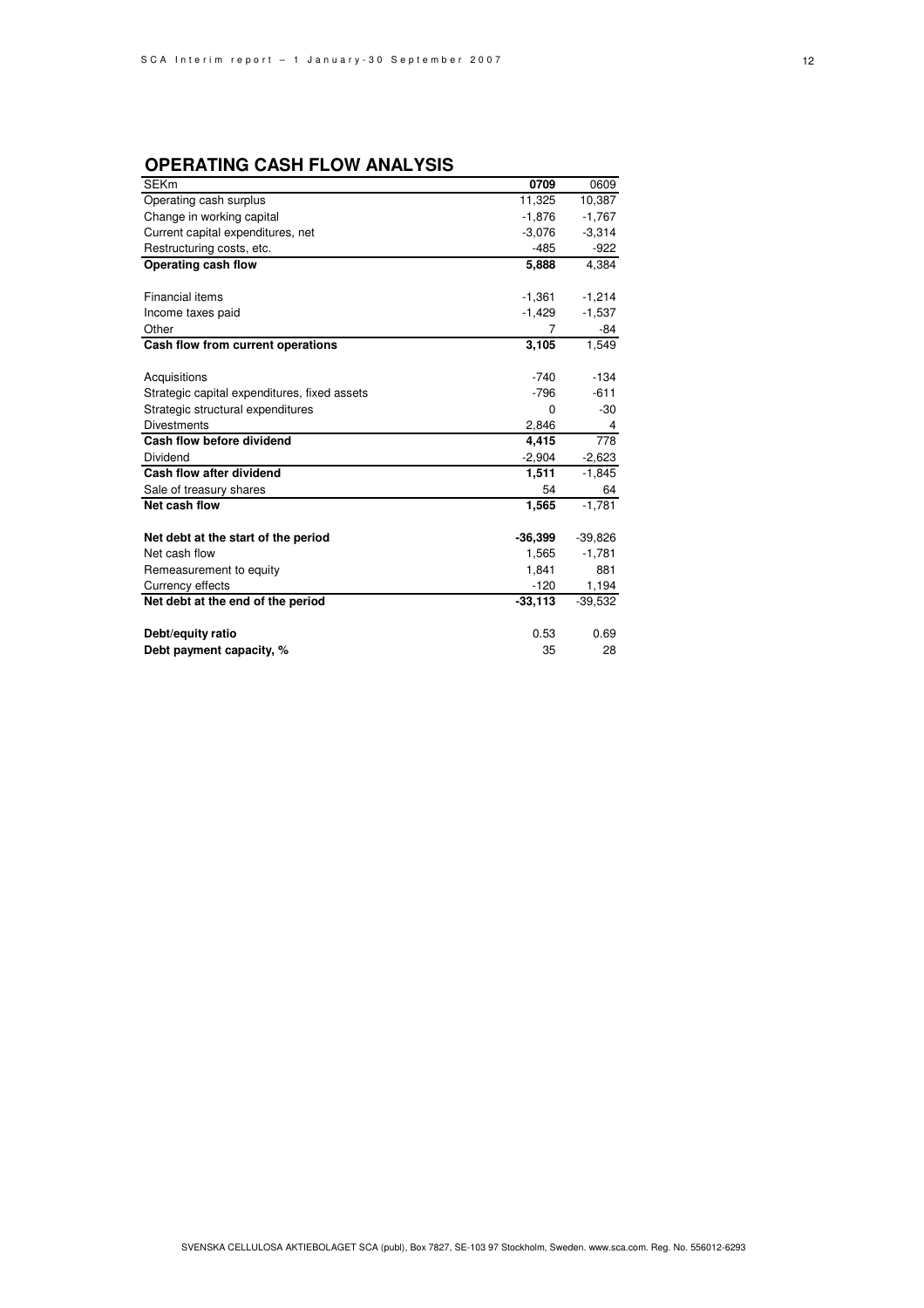## **CASH FLOW STATEMENT**

| SEKm                                                                           | 0709     | 0609        |
|--------------------------------------------------------------------------------|----------|-------------|
|                                                                                |          |             |
| <b>Operating activities</b>                                                    |          |             |
| Profit before tax                                                              | 5,895    | 5,030       |
| Adjustment for non-cash items <sup>1</sup>                                     | 3,660    | 3,108       |
|                                                                                | 9,555    | 8,138       |
| Paid tax                                                                       | $-1,429$ | -1,537      |
| Cash flow from operating activities before changes in working capital          | 8,126    | 6,601       |
| Cash flow from changes in working capital                                      |          |             |
| Change in inventories                                                          | $-1,354$ | -553        |
| Change in operating receivables                                                | $-1,327$ | $-1,427$    |
| Change in operating liabilities                                                | 805      | 213         |
| Cash flow from operating activities                                            | 6,250    | 4,834       |
| <b>Investing activities</b>                                                    |          |             |
| Acquisition of operations                                                      | $-705$   | -134        |
| Sold operations                                                                | 2,779    | 4           |
| Acquisition tangible and intangible assets                                     | $-4,309$ | $-4,220$    |
| Sale of tangible assets                                                        | 455      | 296         |
| Payment of loans to external parties                                           | $-693$   | $-425$      |
| Cash flow from investing activities                                            | $-2,473$ | $-4,479$    |
|                                                                                |          |             |
| <b>Financing activities</b><br>Sale of treasury shares                         | 54       |             |
| Borrowings                                                                     |          | 64<br>2,015 |
| Amortization of debt                                                           | $-1,018$ |             |
| Dividends paid                                                                 | $-2,904$ | $-2,623$    |
| Cash flow from financing activities                                            | $-3,868$ | $-544$      |
|                                                                                |          |             |
| Cash flow for the period                                                       | -91      | -189        |
| Cash and cash equivalents at the beginning of the year                         | 1,599    | 1,684       |
| Exchange differences in cash and cash equivalents                              | 3        | -49         |
| Cash and cash equivalents at the end of the period                             | 1,511    | 1,446       |
|                                                                                |          |             |
| Reconciliation with operating cash flow analysis                               |          |             |
| Cash flow for the period                                                       | -91      | $-189$      |
| <b>Deducted items:</b>                                                         |          |             |
| Payment of loans to external parties                                           | 693      | 425         |
| Borrowings                                                                     |          | $-2,015$    |
| <b>Added items:</b>                                                            |          |             |
| Net debt in acquired and divested operations                                   | 32       |             |
| Accrued interest                                                               | -69      | -1          |
| Investments through finance leases                                             | $-18$    | -1          |
| Net cash flow according to operating cash flow analysis                        | 1,565    | $-1,781$    |
|                                                                                |          |             |
| Depreciation and write-downs, fixed assets                                     | 4,577    | 4,624       |
| Fair value valuation of forest assets                                          | -318     | -261        |
| Payments related to efficiency programmes previously recognized as liabilities | -446     | $-915$      |
| Other                                                                          | -153     | -340        |
| Total                                                                          | 3,660    | 3,108       |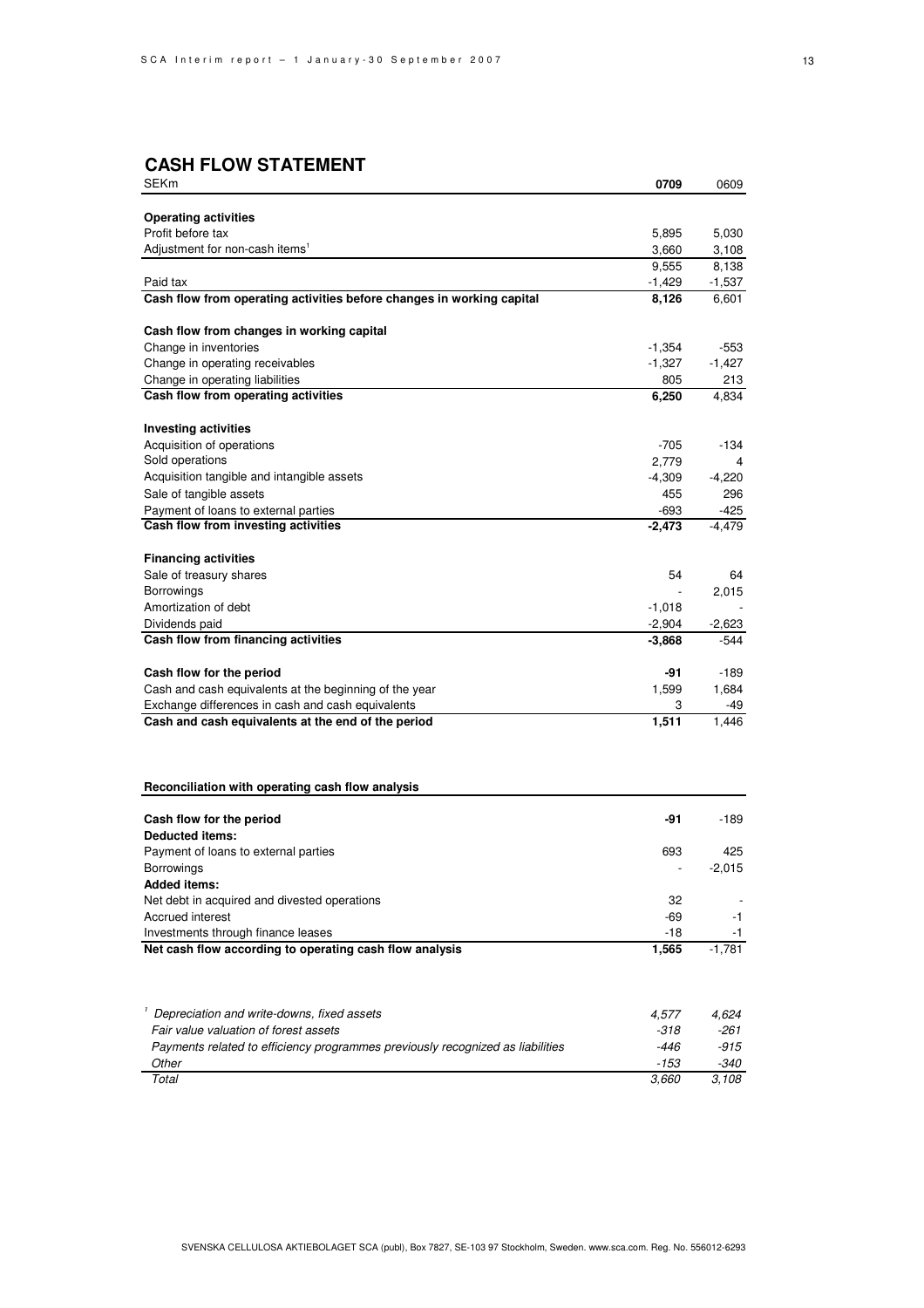## **CONSOLIDATED INCOME STATEMENT**

| <b>SEKm</b>                                                     | 2007:3    | 2006:3   | 2007:2   | 0709      | 0609      |
|-----------------------------------------------------------------|-----------|----------|----------|-----------|-----------|
| Net sales                                                       | 26,362    | 25,095   | 26,128   | 78,105    | 75,789    |
| Other income                                                    | 515       | 454      | 487      | 1,567     | 1,575     |
| Change in fair value of biological assets                       | 107       | 87       | 54       | 318       | 261       |
| Change in inventories of finished goods and<br>work in progress | $-116$    | $-268$   | 26       | 9         | $-264$    |
| Work performed and capitalized                                  | 48        | 54       | 51       | 163       | 148       |
| Raw materials and consumables                                   | $-10,004$ | $-8,617$ | $-9,862$ | $-29,503$ | $-26,504$ |
| Personnel costs                                                 | $-4,802$  | $-4,884$ | $-4,908$ | $-14,654$ | $-14,891$ |
| Other operating expenses                                        | $-8,054$  | $-8,236$ | $-8,016$ | $-24,206$ | $-25,267$ |
| Depreciation                                                    | $-1,534$  | $-1,514$ | $-1,541$ | $-4,584$  | $-4,619$  |
| Impairments                                                     | -8        | $-2$     | 15       | 7         | -5        |
| Share of profits of associated companies                        | 12        | 7        | 14       | 34        | 21        |
| <b>Operating profit</b>                                         | 2,526     | 2,176    | 2,448    | 7,256     | 6,244     |
| Financial items                                                 | $-507$    | $-423$   | $-435$   | $-1,361$  | $-1,214$  |
| Profit before tax                                               | 2,019     | 1,753    | 2,013    | 5,895     | 5,030     |
| Tax                                                             | 0         | $-227$   | $-443$   | $-872$    | $-1,014$  |
| Net profit for the period                                       | 2,019     | 1,526    | 1,570    | 5,023     | 4,016     |
| Earnings attributable to:                                       |           |          |          |           |           |
| Equity holders of the Parent Company                            | 2,014     | 1,521    | 1,565    | 5,008     | 3,994     |
| Minority interests                                              | 5         | 5        | 5        | 15        | 22        |
| Earnings per share, SEK - equity holders of the Parent Company  |           |          |          |           |           |
| - before dilution effects                                       | 2.87      | 2.17     | 2.23     | 7.14      | 5.70      |
| - after dilution effects                                        | 2.87      | 2.18     | 2.23     | 7.13      | 5.70      |
| Average no. of shares before dilution, millions                 | 701.8     | 701.0    | 701.7    | 701.8     | 701.0     |
| Warrants                                                        | 0.4       | 0.4      | 0.5      | 0.4       | 0.4       |
| Average no. of shares after dilution                            | 702.2     | 701.4    | 702.2    | 702.2     | 701.4     |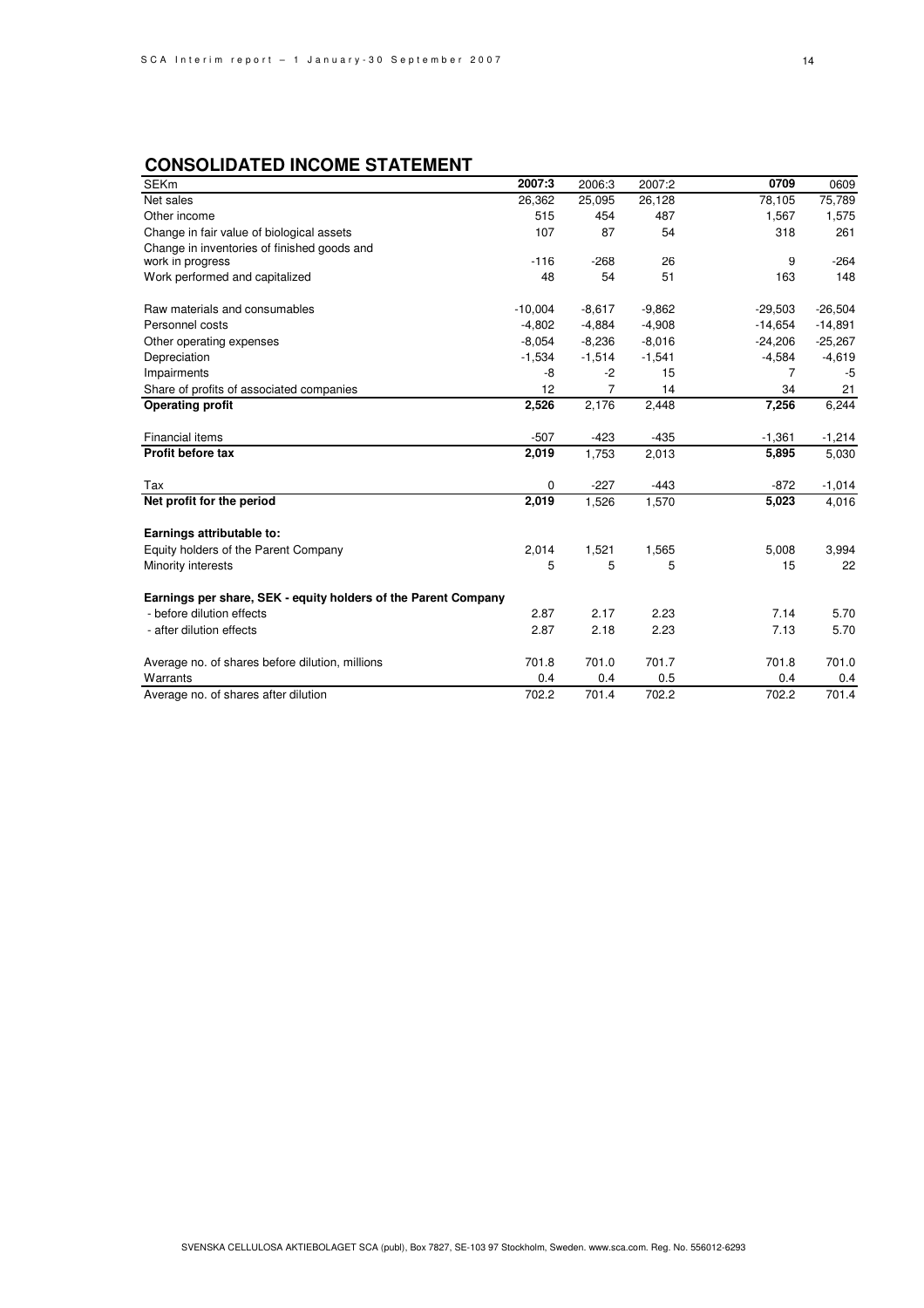## **CONSOLIDATED STATEMENT OF RECOGNIZED INCOME AND EXPENSE**

| <b>SEKm</b>                                                                    | 0709     | 0609           |
|--------------------------------------------------------------------------------|----------|----------------|
| Actuarial gains and losses related to pensions, incl. payroll tax              | 1,848    | 922            |
| Available-for-sale financial assets:                                           |          |                |
| - Gains from fair value measurement taken to equity                            | 51       | 12             |
| - Transferred to income statement at sale                                      | $-34$    | $-19$          |
| Cash flow hedges                                                               |          |                |
| - Gains from remeasurement of derivatives taken to equity                      | 32       | 76             |
| - Transferred to profit or loss for the period                                 | $-16$    | $-79$          |
| Transferred to cost of hedged investments                                      | 3        | -8             |
| Translation difference in foreign operations                                   | $-308$   | $-1,569$       |
| Gains from hedging of net investments in foreign operations                    | 204      | -93            |
| Tax on items taken to/transferred from equity                                  | $-493$   | $-276$         |
| Total transactions taken to equity                                             | 1,287    | $-1,034$       |
| Net profit for the period recognized in the income statement                   | 5,023    | 4,016          |
| Total income and expenses recognized for the period                            | 6,310    | 2,982          |
|                                                                                |          |                |
| Attributable to:                                                               |          |                |
| - Equity holders of the Parent Company                                         | 6,274    | 2,986          |
| - Minority interests                                                           | 36       | $-4$           |
|                                                                                | 6,310    | 2,982          |
|                                                                                |          |                |
| Other changes in equity                                                        |          |                |
| - sale of treasury shares                                                      | 54       | 64             |
| - dividend                                                                     | $-2,904$ | $-2,623$       |
| - change in Group structure                                                    | $-17$    | $-10$          |
| - remeasurement owned portion at successive acquisitions, within window period | 0        | $\overline{4}$ |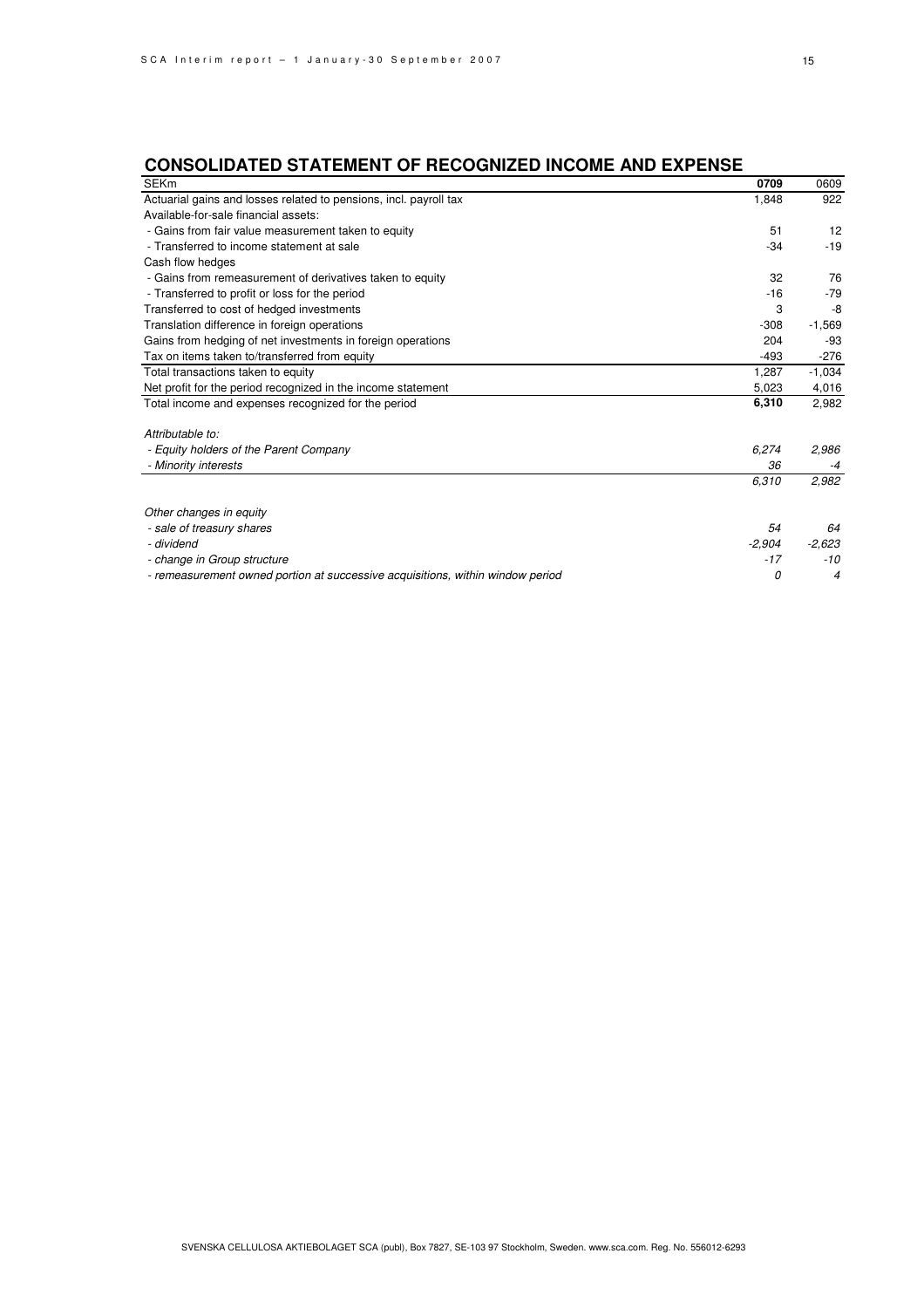|                                                                                                               | 30 September 2007 | 31 December 2006 |
|---------------------------------------------------------------------------------------------------------------|-------------------|------------------|
|                                                                                                               | <b>SEKm</b>       | SEKm             |
| <b>Assets</b>                                                                                                 |                   |                  |
| Goodwill                                                                                                      | 16,971            | 16,997           |
| Other intangible assets                                                                                       | 2,814             | 3,054            |
| Tangible assets                                                                                               | 74,727            | 74,670           |
| Shares and participations                                                                                     | 1,000             | 518              |
| Non-current financial assets <sup>1</sup>                                                                     | 4,364             | 2,970            |
| Other non-current receivables                                                                                 | 838               | 861              |
| <b>Total non-current assets</b>                                                                               | 100,714           | 99,070           |
| Operating receivables and inventories                                                                         | 32,038            | 29,907           |
| Current financial assets                                                                                      | 649               | 409              |
| Non-current assets held for sale                                                                              | 54                | 2,559            |
|                                                                                                               | 1,511             | 1,599            |
| Cash and cash equivalents                                                                                     |                   |                  |
| <b>Total current assets</b>                                                                                   | 34,252            | 34,474           |
| <b>Total assets</b>                                                                                           | 134,966           | 133,544          |
| <b>Equity</b>                                                                                                 |                   |                  |
| Equity holders of the Parent Company                                                                          | 61,705            | 58,299           |
| Minority interests                                                                                            | 701               | 664              |
| <b>Total equity</b>                                                                                           | 62,406            | 58,963           |
| <b>Liabilities</b>                                                                                            |                   |                  |
| Provisions for pensions                                                                                       | 1,815             | 2,793            |
| Other provisions                                                                                              | 11,407            | 11,447           |
| Non-current financial liabilities                                                                             | 20,712            | 16,852           |
| Other non-current liabilities                                                                                 | 181               | 157              |
|                                                                                                               |                   |                  |
| <b>Total non-current liabilities</b>                                                                          | 34,115            | 31,249           |
| Current financial liabilities <sup>2</sup>                                                                    | 16,860            | 21,537           |
| Non-current liabilities held for sale                                                                         | 0                 | 55               |
| Operating liabilities                                                                                         | 21,585            | 21,740           |
| <b>Total current liabilities</b>                                                                              | 38,445            | 43,332           |
| <b>Total liabilities</b>                                                                                      | 72,560            | 74,581           |
| <b>Total equity and liabilities</b>                                                                           | 134,966           | 133,544          |
| Debt/equity ratio                                                                                             | 0.53              | 0.62             |
| Visible equity/assets ratio                                                                                   | 46%               | 44%              |
|                                                                                                               |                   |                  |
| Return on capital employed, %                                                                                 | 10                | 9                |
| Return on equity, %                                                                                           | 11                | 9                |
|                                                                                                               |                   |                  |
| <sup>1</sup> Of which pension assets<br><sup>2</sup> Contracted committed credit lines amount to SEK 25,249m. | 2,546             | 1,419            |
|                                                                                                               |                   |                  |
| Capital employed                                                                                              | 95,519            | 95,362           |
| - of which working capital                                                                                    |                   |                  |
|                                                                                                               | 11,501            | 9,870            |
| Net debt                                                                                                      | 33,113            | 36,399           |
| Shareholders' equity                                                                                          | 62,406            | 58,963           |
| Provisions for restructuring costs are included in the balance sheet as follows:                              |                   |                  |
| - Other provisions                                                                                            | 307               | 423              |
| - Operating liabilities                                                                                       | 591               | 797              |
|                                                                                                               |                   |                  |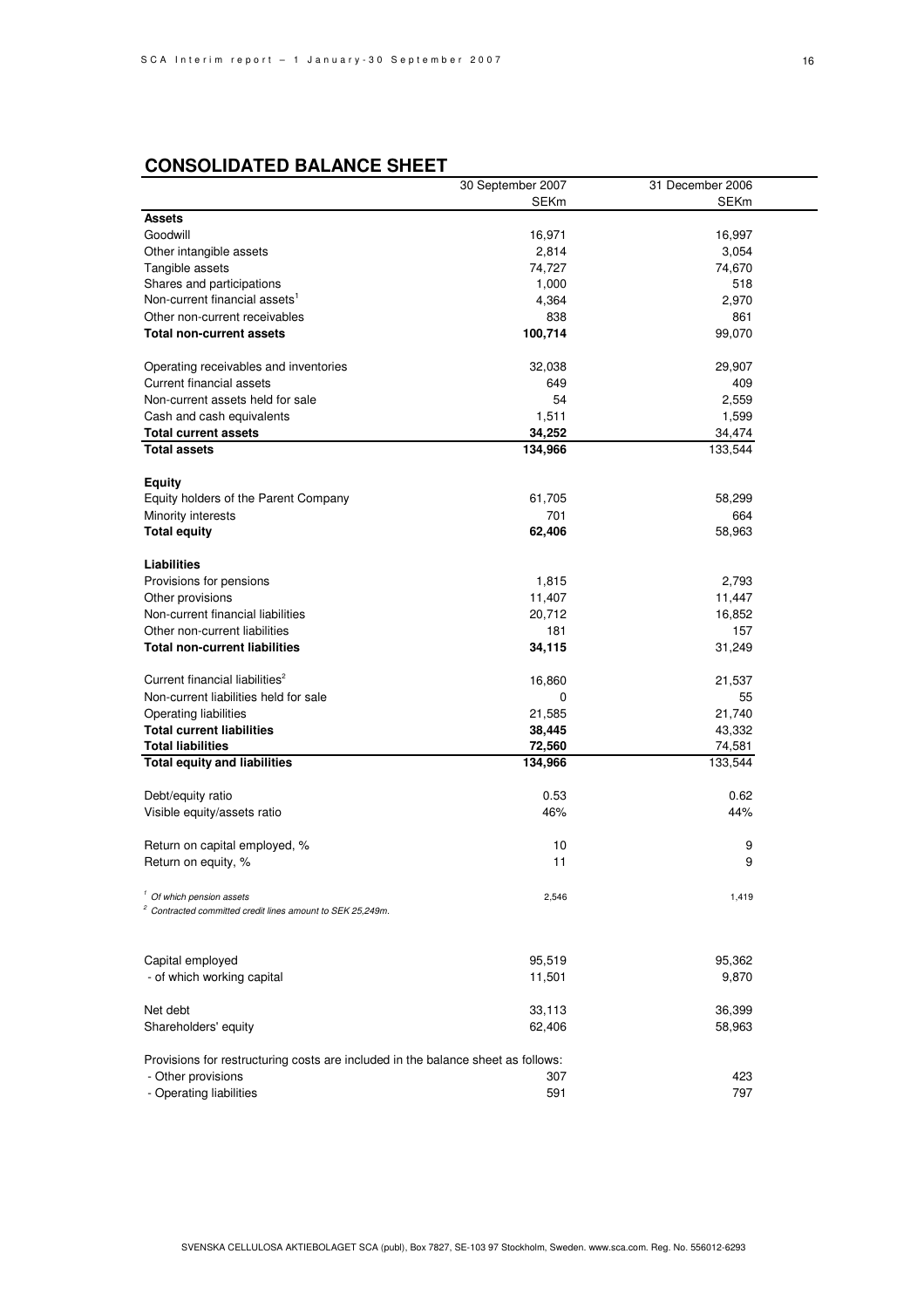## **NET SALES**

| <b>SEKm</b>                            | 2007:3 | 2007:2 | 2007:1 | 2006:4 | 2006:3 | 2006:2 | 2006:1 | 2005:4 |
|----------------------------------------|--------|--------|--------|--------|--------|--------|--------|--------|
| Personal Care                          | 5.510  | 5.554  | 5,331  | 5.429  | 5.246  | 5.249  | 5.348  | 5,136  |
| Tissue                                 | 8,204  | 8,060  | 7,725  | 7,844  | 7,743  | 7,787  | 7,962  | 8,109  |
| Packaging                              | 8,434  | 8,229  | 8,571  | 8.445  | 8,288  | 8,231  | 8,389  | 8,272  |
| <b>Forest Products</b>                 | 4.743  | 4.726  | 4.472  | 4.480  | 4,339  | 4.454  | 4.378  | 4,071  |
| - Publication papers                   | 2,225  | 2.149  | 2,082  | 2,167  | 2,279  | 2,339  | 2.145  | 2,067  |
| - Pulp, timber and solid-wood products | 2,518  | 2,577  | 2,390  | 2,313  | 2,060  | 2,115  | 2,233  | 2,004  |
| Other                                  | 320    | 341    | 357    | 336    | 326    | 296    | 233    | 301    |
| Intra-group deliveries                 | $-849$ | $-782$ | $-841$ | $-884$ | $-847$ | $-723$ | $-910$ | $-748$ |
| <b>Total net sales</b>                 | 26.362 | 26.128 | 25.615 | 25,650 | 25.095 | 25.294 | 25.400 | 25.141 |

## **OPERATING SURPLUS**

| <b>SEKm</b>                            | 2007:3 | 2007:2 | 2007:1 | 2006:4 | 2006:3 | 2006:2 | 2006:1 | 2005:4 |
|----------------------------------------|--------|--------|--------|--------|--------|--------|--------|--------|
| Personal Care                          | 995    | 991    | 933    | 961    | 925    | 939    | 950    | 983    |
| Tissue                                 | 1.022  | 966    | 869    | 913    | 944    | 924    | 850    | 941    |
| Packaging                              | 1.044  | 1.003  | 1.063  | 1,024  | 988    | 888    | 854    | 841    |
| <b>Forest Products</b>                 | 1.082  | 1.088  | 1.003  | 1,008  | 911    | 970    | 919    | 910    |
| - Publication papers                   | 327    | 347    | 337    | 412    | 371    | 456    | 426    | 456    |
| - Pulp, timber and solid-wood products | 755    | 741    | 666    | 596    | 540    | 514    | 493    | 454    |
| Other                                  | -87    | -88    | -85    | $-88$  | -83    | -80    | $-52$  | $-88$  |
| <b>Total operating surplus</b>         | 4,056  | 3,960  | 3,783  | 3,818  | 3,685  | 3.641  | 3.521  | 3,587  |

### **OPERATING PROFIT**

| <b>SEKm</b>                            | 2007:3 | 2007:2 | 2007:1 | 2006:4 | 2006:3 | 2006:2 | 2006:1 | 2005:4 |
|----------------------------------------|--------|--------|--------|--------|--------|--------|--------|--------|
| Personal Care                          | 742    | 758    | 679    | 726    | 681    | 693    | 699    | 719    |
| Tissue                                 | 464    | 413    | 339    | 358    | 431    | 401    | 300    | 379    |
| Packaging                              | 648    | 622    | 689    | 598    | 560    | 476    | 438    | 418    |
| <b>Forest Products</b>                 | 766    | 750    | 663    | 676    | 591    | 631    | 577    | 553    |
| - Publication papers                   | 143    | 141    | 128    | 208    | 168    | 237    | 205    | 222    |
| - Pulp, timber and solid-wood products | 623    | 609    | 535    | 468    | 423    | 394    | 372    | 331    |
| Other                                  | -94    | $-95$  | -88    | $-97$  | $-87$  | -88    | $-59$  | $-94$  |
| <b>Total operating profit</b>          | 2,526  | 2,448  | 2,282  | 2,261  | 2,176  | 2,113  | 1,955  | 1,975  |
| Financial items                        | $-507$ | $-435$ | $-419$ | $-458$ | $-423$ | $-405$ | $-386$ | $-401$ |
| <b>Profit before tax</b>               | 2,019  | 2,013  | 1,863  | 1,803  | 1,753  | 1,708  | 1,569  | 1,574  |
| Tax                                    | 0      | $-443$ | $-429$ | $-352$ | $-227$ | $-387$ | $-400$ | $-377$ |
| Net profit for the period              | 2.019  | 1.570  | 1.434  | 1.451  | 1.526  | 1.321  | 1.169  | 1.197  |

## **OPERATING SURPLUS MARGIN**

| $\frac{9}{6}$                          | 2007:3 | 2007:2 | 2007:1 | 2006:4 | 2006:3 | 2006:2 | 2006:1 | 2005:4 |
|----------------------------------------|--------|--------|--------|--------|--------|--------|--------|--------|
| Personal Care                          | 18.1   | 17.8   | 17.5   | 17.7   | 17.6   | 17.9   | 17.8   | 19.1   |
| Tissue                                 | 12.5   | 12.0   | 11.2   | 11.6   | 12.2   | 11.9   | 10.7   | 11.6   |
| Packaging                              | 12.4   | 12.2   | 12.4   | 12.1   | 11.9   | 10.8   | 10.2   | 10.2   |
| <b>Forest Products</b>                 | 22.8   | 23.0   | 22.4   | 22.5   | 21.0   | 21.8   | 21.0   | 22.4   |
| - Publication papers                   | 14.7   | 16.1   | 16.2   | 19.0   | 16.3   | 19.5   | 19.9   | 22.1   |
| - Pulp, timber and solid-wood products | 30.0   | 28.8   | 27.9   | 25.8   | 26.2   | 24.3   | 22.1   | 22.7   |

## **OPERATING MARGIN**

| $\%$                                   | 2007:3 | 2007:2 | 2007:1 | 2006:4 | 2006:3 | 2006:2 | 2006:1 | 2005:4 |
|----------------------------------------|--------|--------|--------|--------|--------|--------|--------|--------|
| Personal Care                          | 13.5   | 13.6   | 12.7   | 13.4   | 13.0   | 13.2   | 13.1   | 14.0   |
| <b>Tissue</b>                          | 5.7    | 5.1    | 4.4    | 4.6    | 5.6    | 5.1    | 3.8    | 4.7    |
| Packaging                              | 7.7    | 7.6    | 8.0    | 7.1    | 6.8    | 5.8    | 5.2    | 5.1    |
| <b>Forest Products</b>                 | 16.2   | 15.9   | 14.8   | 15.1   | 13.6   | 14.2   | 13.2   | 13.6   |
| - Publication papers                   | 6.4    | 6.6    | 6.1    | 9.6    | 7.4    | 10.1   | 9.6    | 10.7   |
| - Pulp, timber and solid-wood products | 24.7   | 23.6   | 22.4   | 20.2   | 20.5   | 18.6   | 16.7   | 16.5   |